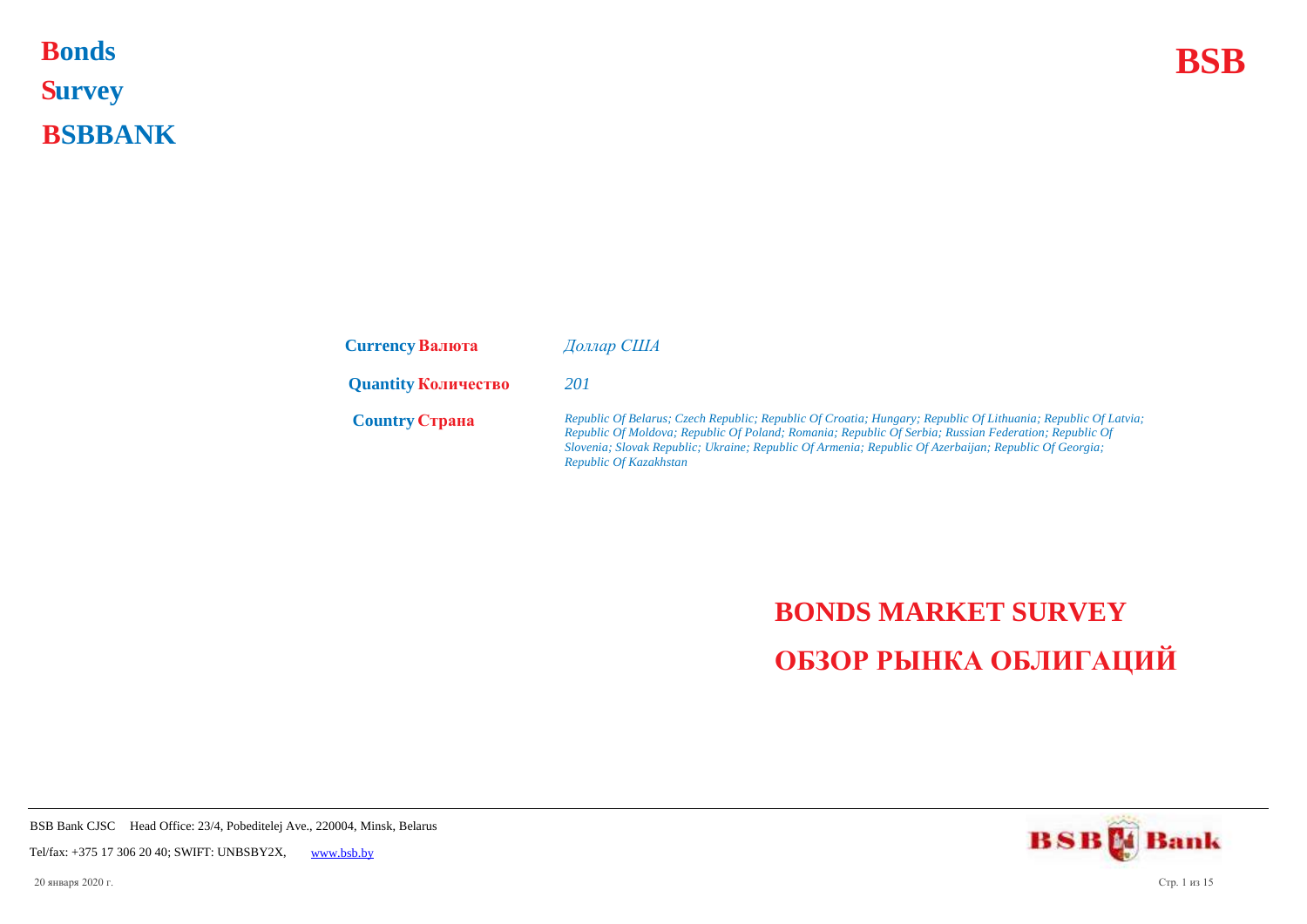## **TOP Performers 10**

| <b>Ticker</b>                               | Country                   | <b>Ind Sector</b>      | <b>ISIN</b>         | <b>Maturity</b> | Cpn    | <b>Mid Mod Dur</b> | Bid        | Ask    | <b>Bid Yld</b> | <b>Ask Yld</b> | %1D     | %5D     |
|---------------------------------------------|---------------------------|------------------------|---------------------|-----------------|--------|--------------------|------------|--------|----------------|----------------|---------|---------|
| NOSTRUM OIL & GA (NOGLN 7 02/16/25)         | Republic Of Kazakhstan    | Energy                 | USN64884AD67        | 16.02.2025      | $\tau$ | 3,38               | 51,14      | 51,68  | 24,26          | 23,96          | $-0,01$ | 4,28    |
|                                             |                           |                        |                     |                 |        |                    |            |        |                |                |         |         |
| NOSTRUM OIL & GA (NOGLN 8 07/25/22)         | Republic Of Kazakhstan    | Energy                 | <b>USN64884AB02</b> | 25.07.2022      | 8      | 1,73               | 51,55      | 52,01  | 40,51          | 40,04          | $-1,54$ | 4,05    |
| CREDIT BANK OF M (CRBKMO 8 7/8 PERP)        | <b>Russian Federation</b> | Financial              | XS1601094755        |                 | 8,875  | 2,39               |            |        |                |                | 1,81    | 2,92    |
| UKRAINE GOVT (UKRAIN 7 3/8 09/25/32)        | Ukraine                   | Government             | XS1577952952        | 25.09.2032      | 7,375  | 7,96               | 112,03     | 112,71 |                |                | 0,08    | 1,85    |
| ABIGROVE (CHMFRU 0 1/2 04/29/21)            | <b>Russian Federation</b> | <b>Basic Materials</b> | XS1403868398        | 29.04.2021      | 0,5    | 1,63               | 188,99     | 189,67 | $-44,02$       | $-44,24$       | 0,03    | 1,84    |
| KOKS OAO (IMHRUS 7 1/2 05/04/22)            | <b>Russian Federation</b> | <b>Basic Materials</b> | XS1600695974        | 04.05.2022      | 7,5    | 2,06               | 104,66     | 105,09 | 5,30           | 5,11           | 0,72    | 1,80    |
| <b>UKRAINE GOVT (UKRAIN 9 3/4 11/01/28)</b> | Ukraine                   | Government             | XS1902171757        | 01.11.2028      | 9,75   | 6,13               | 126,36     | 126,86 | 5,86           | 5,80           | 0,09    | 1,78    |
| TBC BANK JSC (TBCBGE 10.775 PERP)           | Republic Of Georgia       | Financial              | XS1843433126        |                 | 10,775 | 3,49               | 105,41     | 106,59 | 9,31           | 9,00           | 0,06    | 1,76    |
| KAZAKHSTAN TEMIR (KTZKZ 6.95 07/10/42)      | Republic Of Kazakhstan    | Industrial             | XS0799658637        | 10.07.2042      | 6,95   | 12,97              | 137,47     | 138,37 | 4,33           | 4,28           | 0,74    | 1,68    |
| UKRAINE GOVT (UKRAIN 7 3/4 09/01/26)        | Ukraine                   | Government             | XS1303926528        | 01.09.2026      | 7,75   | 5,12               | 114,23     | 114,73 | 5,18           | 5,10           | 0,11    | 1,68    |
| <b>Bottom Performers 10</b>                 |                           |                        |                     |                 |        |                    |            |        |                |                |         |         |
|                                             |                           |                        |                     |                 |        |                    |            |        |                |                |         |         |
|                                             |                           |                        |                     |                 |        |                    |            |        |                |                |         |         |
| <b>Ticker</b>                               | Country                   | <b>Ind Sector</b>      | <b>ISIN</b>         | <b>Maturity</b> | Cpn    | <b>Mid Mod Dur</b> | <b>Bid</b> | Ask    | <b>Bid Yld</b> | Ask Yld        | %1D     | %5D     |
| O1 PROPERTIES (OPRORU 8 1/4 09/27/21)       | <b>Russian Federation</b> | Financial              | XS1495585355        | 27.09.2021      | 8,25   | 1,13               | 44,97      | 49,64  | 67,76          | 59,48          | 0,05    | $-2,56$ |
| KAZMUNAYGAS NAT (KZOKZ 5 3/4 04/19/47)      | Republic Of Kazakhstan    | Energy                 | XS1595714087        | 19.04.2047      | 5,75   | 14,75              | 120,71     | 121,43 | 4,43           | 4,39           | $-0,57$ | $-0,60$ |
| KAZMUNAYGAS NAT (KZOKZ 6 3/8 10/24/48)      | Republic Of Kazakhstan    | Energy                 | XS1807299331        | 24.10.2048      | 6,375  | 14,80              | 129,82     | 130,71 | 4,51           | 4,47           | $-0,50$ | $-0,53$ |
| ALROSA FINANCE S (ALRSRU 4.65 04/09/24)     | <b>Russian Federation</b> | <b>Basic Materials</b> | XS1843441731        | 09.04.2024      | 4,65   | 3,58               | 106,61     | 107,03 | 2,87           | 2,77           | $-0,14$ | $-0,45$ |
| BORETS FIN (BORFIN 6 1/2 04/07/22)          | <b>Russian Federation</b> | Energy                 | XS1596115409        | 07.04.2022      | 6,5    | 2,01               | 103,55     | 103,98 | 4,78           | 4,58           | $-0,15$ | $-0,36$ |
| EUROTORG (EUROTG 8 3/4 10/30/22)            | Republic Of Belarus       | Consumer, Cyclical     | XS1577952010        | 30.10.2022      | 8,75   | 1,99               | 106,78     | 107,10 | 5,47           | 5,33           | 0,02    | $-0,31$ |
| ROSNEFT OIL CO (ROSNRM 4.199 03/06/22)      | <b>Russian Federation</b> | Energy                 | XS0861981180        | 06.03.2022      | 4,199  | 2,00               | 102,85     | 103,28 | 2,81           | 2,60           | $-0,02$ | $-0,27$ |
| EVRAZ P (EVRAZ 5 3/8 03/20/23)              | <b>Russian Federation</b> | <b>Basic Materials</b> | XS1533915721        | 20.03.2023      | 5,375  | 2,87               | 107,15     | 107,73 | 2,99           | 2,80           | $-0,04$ | $-0,22$ |
| GLOBAL PORTS FIN (GLPRLI 6 1/2 09/22/23)    | <b>Russian Federation</b> | Consumer, Non-cyclical | XS1405775450        | 22.09.2023      | 6,5    | 3,22               | 109,89     | 110,18 | 3,59           | 3,52           | $-0,04$ | $-0,22$ |

BSB Bank CJSC Head Office: 23/4, Pobeditelej Ave., 220004, Minsk, Belarus





20 января 2020 г. Стр. 2 из 15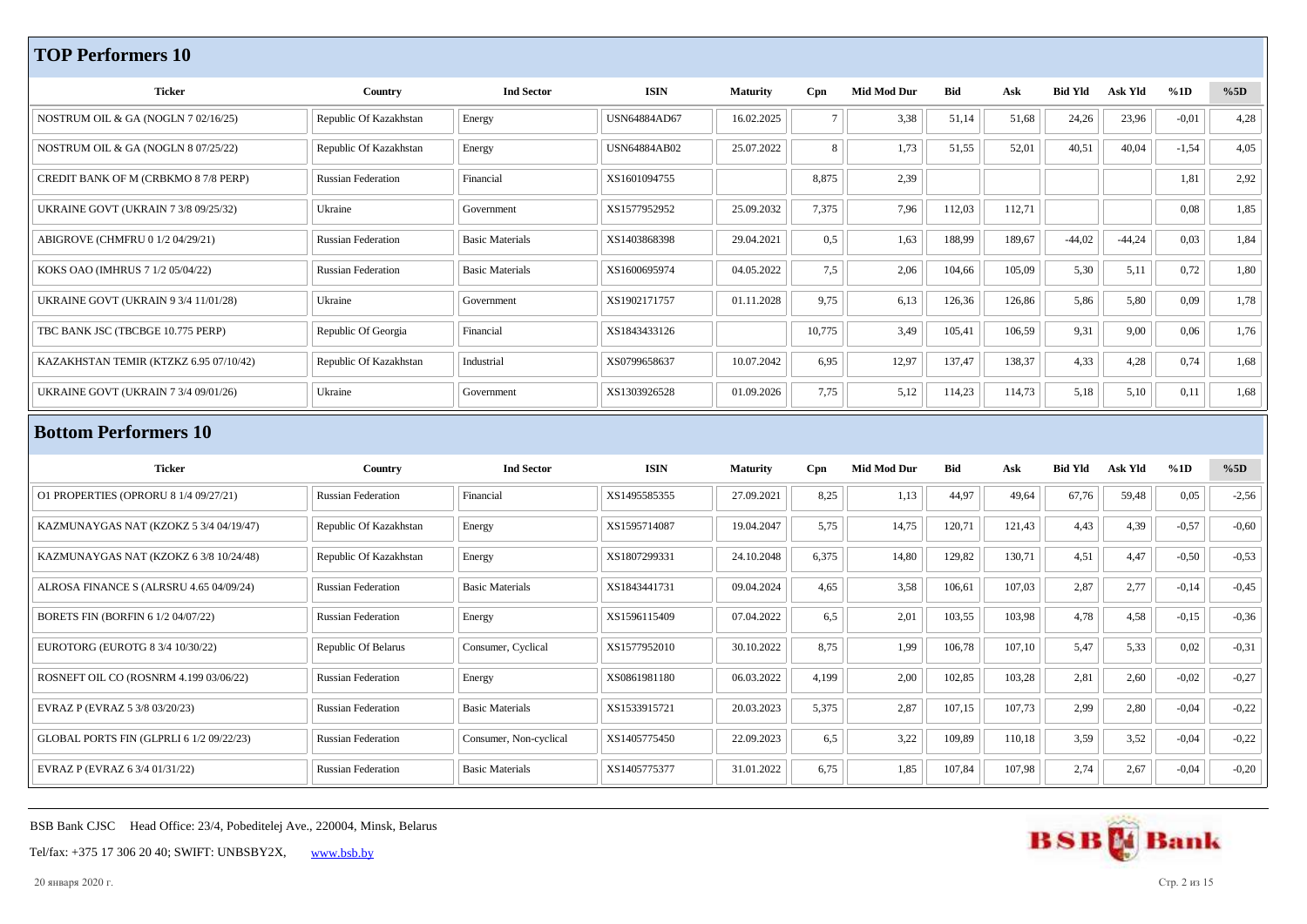| <b>Ticker</b>                                      | <b>Ind Sector</b> | <b>ISIN</b>  | <b>Maturity</b> | Cpn   | Mid<br>Mod<br>Dur | <b>Bid</b> | Ask    | <b>Bid</b><br>Yld | Ask<br>Yld | %5D     | %3M     | %1YR    | Amt Out           | SP | Moody's Fitch |            | Cpn<br>Freq    | Bloomberg Cpn Typ BB Rsk<br>Mid Z<br><b>Spread</b> |              | <b>Issr Dflt</b> | <b>Min Piece</b> |
|----------------------------------------------------|-------------------|--------------|-----------------|-------|-------------------|------------|--------|-------------------|------------|---------|---------|---------|-------------------|----|---------------|------------|----------------|----------------------------------------------------|--------------|------------------|------------------|
| <b>Czech Republic</b>                              |                   |              |                 |       |                   |            |        |                   |            |         |         |         |                   |    |               |            |                |                                                    |              |                  |                  |
| CEZ AS (CEZCP 4 1/4<br>04/03/22                    | <b>Utilities</b>  | XS0764313614 | 03.04.2022      | 4,25  | 2.07              | 103.71     | 103.95 | 2,50              | 2,39       | $-0.04$ | $-0.39$ |         | 288 594 000 A-    |    | Baa1          | A-u        | 2              | 81                                                 | <b>FIXED</b> | IG1              | 200 000          |
| CPI PROPERTY GRO<br>(CPIPGR 4 3/4 03/08/23)        | Financial         | XS1955030280 | 08.03.2023      | 4,75  | 2,86              | 105,07     | 105,40 | 3,04              | 2,93       | $-0.08$ | $-0,03$ |         | 450 000 000 BBB   |    | Baa2          |            | 2              | 137                                                | <b>FIXED</b> | IG6              | 200 000          |
| CEZ AS (CEZCP 5 5/8<br>04/03/42                    | Utilities         | XS0764314695 | 03.04.2042      |       | 5,625 13,40       | 119,90     | 124,55 | 4,23              | 3,95       |         | 0,27    | 14,47   | 300 000 000 A-    |    | Baa1          | A-u        | 2              | 218                                                | <b>FIXED</b> | IG1              | 200 000          |
| <b>Hungary</b>                                     |                   |              |                 |       |                   |            |        |                   |            |         |         |         |                   |    |               |            |                |                                                    |              |                  |                  |
| <b>MAGYAR EXPORT-IM</b><br>(MAEXIM 4 01/30/20)     | Government        | XS1115429372 | 30.01.2020      |       | $4\quad 0.02$     | 100,07     | 100,21 | 1,90              | $-1,63$    |         | $-0,28$ | $-0.09$ | 500 000 000 BBB   |    |               | <b>BBB</b> | 2              | $-172$                                             | <b>FIXED</b> | HY <sub>2</sub>  | 200 000          |
| <b>HUNGARIAN DEVEL</b><br>(MAGYAR 6 1/4 10/21/20)  | Financial         | XS0954674312 | 21.10.2020      | 6,25  | 0,73              | 103,16     | 103,41 | 1,97              | 1,64       | $-0,20$ | $-0.61$ | $-0.90$ | 750 000 000       |    | Baa3          | <b>BBB</b> | $\overline{c}$ | 5                                                  | <b>FIXED</b> | HY <sub>2</sub>  | 200 000          |
| <b>Republic Of Armenia</b>                         |                   |              |                 |       |                   |            |        |                   |            |         |         |         |                   |    |               |            |                |                                                    |              |                  |                  |
| ARDSHININVESTBK<br>(ARBANK 12 07/29/20)            | Financial         | XS1117287638 | 29.07.2020      | 12    |                   |            |        |                   |            |         |         |         | $\overline{0}$    |    | Ba3           | $B+$       | $\overline{2}$ |                                                    | <b>FIXED</b> |                  | 200 000          |
| ARMENIA (ARMEN 6<br>09/30/20                       | Government        | XS0974642273 | 30.09.2020      |       | $6\quad 0.66$     | 101,41     | 102,71 | 3,90              | 2,01       | 0,27    | $-0,79$ | $-0,20$ | 97 657 000        |    | Ba3           | BB-        | 2              | 119                                                | <b>FIXED</b> |                  | 200 000          |
| <b>ARMENIA (ARMEN 7.15</b><br>03/26/25             | Government        | XS1207654853 | 26.03.2025      | 7,15  | 4,34              | 118,06     | 118,97 | 3,32              | 3,15       | 0,03    | 1,64    | 10,82   | 500 000 000       |    | Ba3           | BB-        | $\overline{2}$ | 160                                                | <b>FIXED</b> |                  | 200 000          |
| <b>Republic Of Azerbaijan</b>                      |                   |              |                 |       |                   |            |        |                   |            |         |         |         |                   |    |               |            |                |                                                    |              |                  |                  |
| <b>REPUBLIC OF AZER</b><br>(AZERBJ 2.82 09/01/20)  | Government        | XS1678621522 | 01.09.2020      | 2,82  | 0.59              | 99,76      | 100,31 | 3,22              | 2,31       | 0,13    | 0,22    | 2,37    | 173 524 000       |    | Ba2u          | $BB+$      | $\overline{c}$ |                                                    | <b>FIXED</b> | IG10             | 150 000          |
| REPUBLIC OF AZER<br>(AZERBJ 2.82 09/01/21)         | Government        | XS1678622090 | 01.09.2021      | 2,82  | 1,54              | 99,58      | 100,24 | 3,09              | 2,67       | 0,00    | 0,49    | 3,75    | 173 524 000       |    | Ba2u          | $BB+$      | 2              |                                                    | <b>FIXED</b> | IG10             | 150 000          |
| STATE OIL CO AZE (SOIAZ<br>4 3/4 03/13/23)         | Energy            | XS0903465127 | 13.03.2023      | 4,75  | 2,88              |            |        |                   |            |         | 1,54    |         | 1 000 000 000 BB- |    | Ba2           | $BB+$      | 2              |                                                    | <b>FIXED</b> | IG10             | 200 000          |
| REPUBLIC OF AZER<br>(AZERBJ 4 3/4 03/18/24)        | Government        | XS1044540547 | 18.03.2024      | 4,75  | 3,73              | 107,28     | 107,96 | 2,88              | 2,71       | 0,15    | 1,38    | 6.16    | 1 250 000 000     |    | Ba2u          | $BB+$      | 2              | 118                                                | <b>FIXED</b> | IG10             | 200 000          |
| <b>INTERNATIONAL BA</b><br>(IBAZAZ 3 1/2 09/01/24) | Financial         | XS1678463784 | 01.09.2024      | 3,5   | 4,09              | 89,27      | 90,42  | 6,21              | 5,90       | 0,03    | 2,90    | 13,32   | 1 000 000 000     |    |               | B-         | $\overline{2}$ |                                                    | <b>FIXED</b> |                  | 150 000          |
| STHRN GAS CRIDOR<br>(SGCAZE 6 7/8 03/24/26)        | Energy            | XS1319820897 | 24.03.2026      | 6,875 | 5,05              | 118,82     | 119,03 | 3,46              | 3,43       | $-0.03$ | 2,25    | 8,66    | 2 000 000 000     |    | Ba2           | $BB+$      | 2              | 179                                                | <b>FIXED</b> | IG7              | 200 000          |



20 января 2020 г. Стр. 3 из 15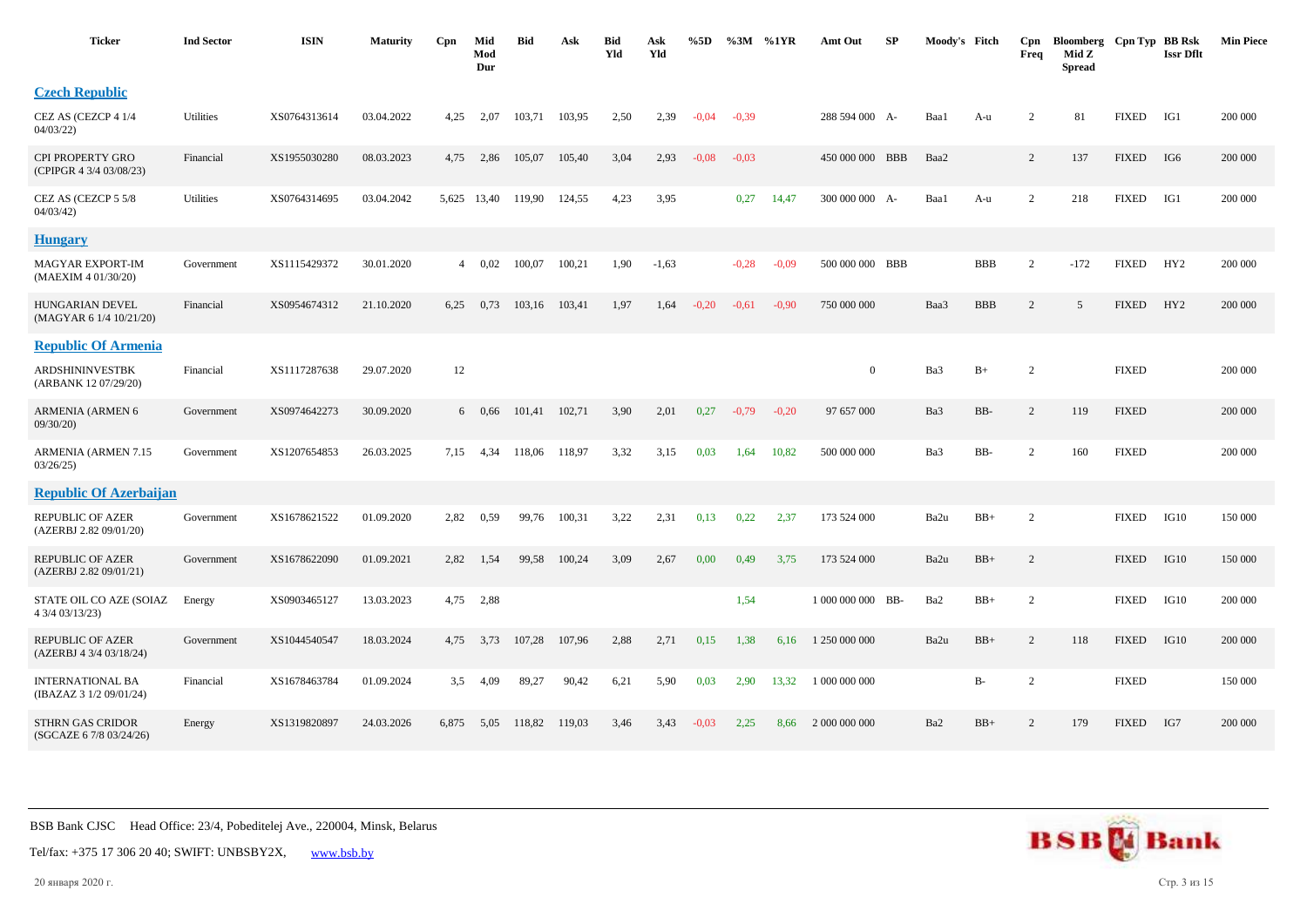| <b>Ticker</b>                                      | <b>Ind Sector</b>     | <b>ISIN</b>  | <b>Maturity</b> | C <sub>pn</sub> | Mid<br>Mod<br>Dur | <b>Bid</b> | Ask    | <b>Bid</b><br>Yld | Ask<br>Yld | %5D     | $\%3M$  | %1YR    | Amt Out            | SP   | Moody's Fitch   |              | Cpn<br>Freq    | Bloomberg Cpn Typ BB Rsk<br>Mid Z<br><b>Spread</b> |                  | <b>Issr Dflt</b> | <b>Min Piece</b> |
|----------------------------------------------------|-----------------------|--------------|-----------------|-----------------|-------------------|------------|--------|-------------------|------------|---------|---------|---------|--------------------|------|-----------------|--------------|----------------|----------------------------------------------------|------------------|------------------|------------------|
| <b>REPUBLIC OF AZER</b><br>(AZERBJ 5 1/8 09/01/29) | Government            | XS1678623064 | 01.09.2029      | 5,125           | 6,89              | 109,22     | 110,14 |                   |            | 0,02    | 0.62    | 13,09   | 310 718 000        |      | Ba2u            | $BB+$        | 2              |                                                    | <b>FIXED</b>     | IG10             | 150 000          |
| STATE OIL CO AZE (SOIAZ<br>6.95 03/18/30)          | Energy                | XS1196496688 | 18.03.2030      | 6,95            | 7,46              |            |        |                   |            |         |         | 13,68   | 750 000 000 BB-    |      | <b>NR</b>       | $BB+$        | $\overline{2}$ |                                                    | <b>FIXED</b>     | IG10             | 200 000          |
| <b>REPUBLIC OF AZER</b><br>(AZERBJ 3 1/2 09/01/32) | Government            | XS1678623734 | 01.09.2032      | 3,5             | 9,35              | 100,17     | 100,85 |                   |            | 0,74    | 3,67    | 18,44   | 1 076 578 000      |      | Ba2u            | $BB+$        | $\overline{2}$ |                                                    | <b>FIXED</b>     | IG10             | 150 000          |
| <b>Republic Of Belarus</b>                         |                       |              |                 |                 |                   |            |        |                   |            |         |         |         |                    |      |                 |              |                |                                                    |                  |                  |                  |
| EUROTORG (EUROTG 8 3/4<br>10/30/22                 | Consumer,<br>Cyclical | XS1577952010 | 30.10.2022      | 8,75            | 1,99              | 106,78     | 107,10 | 5,47              | 5,33       | $-0.31$ | $-1,21$ | 6,16    | 340 361 000 B-     |      |                 | B            | 2              | 376                                                | <b>FIXED</b>     | HY <sub>2</sub>  | 200 000          |
| REP OF BELARUS (BELRUS<br>6 7/8 02/28/23)          | Government            | XS1634369067 | 28.02.2023      | 6,875           | 2,73              | 108,21     | 108,80 | 4,03              | 3,84       | 0,53    | 0.94    | 4,76    | 800 000 000 B      |      | B <sub>3u</sub> | B            | $\overline{2}$ | 232                                                | <b>FIXED</b>     |                  | 200 000          |
| DEVELOPMENT BANK<br>(DBBYRB 6 3/4 05/02/24)        | Financial             | XS1904731129 | 02.05.2024      | 6,75            | 3,67              | 107,13     | 107,69 | 4,88              | 4,74       | 0,75    | 2,92    |         | 500 000 000 B      |      |                 | $\, {\bf B}$ | 2              | 319                                                | <b>FIXED</b>     |                  | 200 000          |
| <b>REP OF BELARUS (BELRUS</b><br>7 5/8 06/29/27)   | Government            | XS1634369224 | 29.06.2027      | 7,625           | 5,79              | 116,47     | 117,31 | 4,95              | 4,83       | 0,79    | 2,72    | 12,03   | 600 000 000 B      |      | B <sub>3u</sub> | $\, {\bf B}$ | 2              | 320                                                | <b>FIXED</b>     |                  | 200 000          |
| REP OF BELARUS (BELRUS<br>6.202/28/30              | Government            | XS1760804184 | 28.02.2030      | 6,2             | 7,44              | 109,89     | 110,68 | 4,94              | 4,85       | 1,32    | 4,03    | 16,99   | 600 000 000 B      |      | B3u             | $\, {\bf B}$ | 2              | 314                                                | <b>FIXED</b>     |                  | 200 000          |
| <b>Republic Of Croatia</b>                         |                       |              |                 |                 |                   |            |        |                   |            |         |         |         |                    |      |                 |              |                |                                                    |                  |                  |                  |
| CROATIA (CROATI 6 5/8<br>07/14/20                  | Government            | XS0525827845 | 14.07.2020      | 6,625           | 0,47              | 102,08     | 102,36 | 2,22              | 1,64       | $-0.08$ | $-0.91$ | $-2,33$ | 1 250 000 000      | BBB- | Ba2             | BBB-         | 2              | 13                                                 | <b>FIXED</b>     | IG9              | 100 000          |
| CROATIA (CROATI 6 3/8<br>03/24/21                  | Government            | XS0607904264 | 24.03.2021      | 6,375           | 1,12              | 105,06     | 105,33 | 1,99              | 1,76       | $-0,12$ | $-0,61$ | $-0.31$ | 1 500 000 000 BBB- |      | Ba2             | BBB-         | 2              | 18                                                 | <b>FIXED</b>     | IG9              | 200 000          |
| HRVATSKA ELEKTRO<br>(HRELEC 5 7/8 10/23/22)        | <b>Utilities</b>      | XS1309493630 | 23.10.2022      | 5,875           | 2,53              | 109,62     | 109,87 | 2,25              | 2,16       | $-0,11$ | 0.32    | 5,03    | 550 000 000 BB+    |      | Ba2             |              | 2              | 58                                                 | <b>FIXED</b>     | IG10             | 200 000          |
| CROATIA (CROATI 5 1/2<br>04/04/23                  | Government            | XS0908769887 | 04.04.2023      | 5.5             | 2,92              | 110,24     | 110,60 | 2,17              | 2,06       | 0,06    | $-0.18$ | 3,93    | 1 500 000 000 BBB- |      | Ba2             | BBB-         | $\overline{2}$ | 50                                                 | <b>FIXED</b>     | IG9              | 200 000          |
| CROATIA (CROATI 6<br>01/26/24                      | Government            | XS0997000251 | 26.01.2024      |                 | $6\quad 3.53$     | 114,54     | 114,96 | 2,19              | 2,09       | 0,02    | $-0,31$ | 5,08    | 1750 000 000       | BBB- | Ba2             | BBB-         | 2              | 53                                                 | <b>FIXED</b>     | IG9              | 200 000          |
| <b>Republic Of Georgia</b>                         |                       |              |                 |                 |                   |            |        |                   |            |         |         |         |                    |      |                 |              |                |                                                    |                  |                  |                  |
| <b>BANK OF GEORGIA</b><br>(GEBGG 11 1/8 PERP)      | Financial             | XS1970667769 |                 | 11,125          | 3,47              | 106,56     | 108,16 | 9,28              | 8,86       | 1,30    | 3,32    |         | 100 000 000        |      |                 | $B-$         | 2              | 744                                                | VARIAB HY1<br>LE |                  | 200 000          |
| TBC BANK JSC (TBCBGE<br>10.775 PERP)               | Financial             | XS1843433126 |                 | 10.775          | 3,49              | 105,41     | 106,59 | 9.31              | 9,00       | 1,76    | 4,70    |         | 125 000 000        |      |                 | $B-$         | 2              | 753                                                | VARIAB IG8<br>LE |                  | 200 000          |



Tel/fax: +375 17 306 20 40; SWIFT: UNBSBY2X, [www.bsb.by](https://www.bsb.by/)

20 января 2020 г. Стр. 4 из 15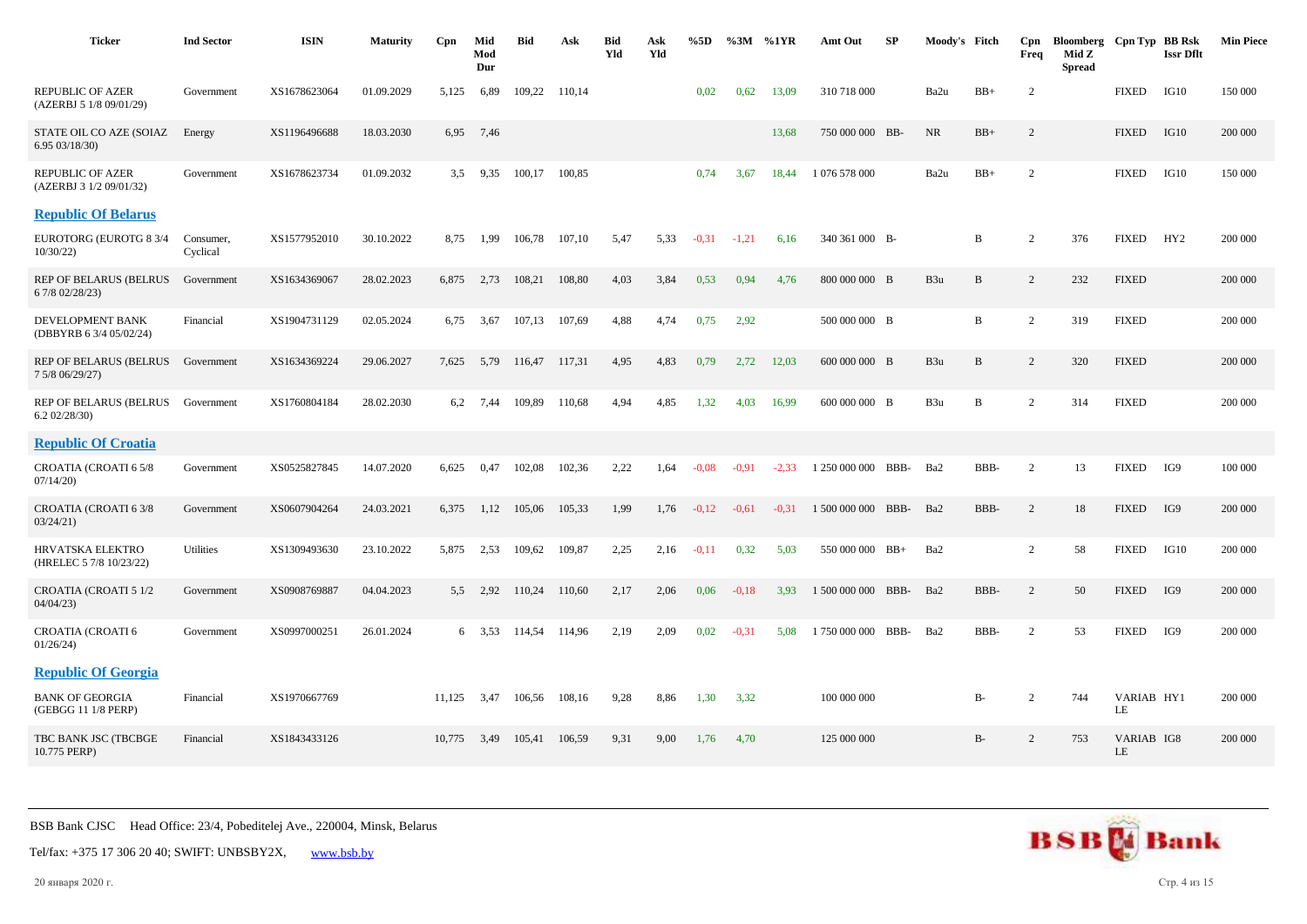| <b>Ticker</b>                                      | <b>Ind Sector</b> | <b>ISIN</b>         | <b>Maturity</b> | Cpn   | Mid<br>Mod<br>Dur | <b>Bid</b> | Ask    | <b>Bid</b><br>Yld | Ask<br>Yld | %5D     | $\%3M$ %1YR |          | Amt Out             | SP     | Moody's Fitch  |           | Cpn<br>Freq    | Bloomberg Cpn Typ BB Rsk<br>Mid Z<br><b>Spread</b> |              | <b>Issr Dflt</b> | <b>Min Piece</b> |
|----------------------------------------------------|-------------------|---------------------|-----------------|-------|-------------------|------------|--------|-------------------|------------|---------|-------------|----------|---------------------|--------|----------------|-----------|----------------|----------------------------------------------------|--------------|------------------|------------------|
| <b>GEORGIA REP OF (GEORG</b><br>6 7/8 04/12/21)    | Government        | XS0617134092        | 12.04.2021      | 6.875 | 1,16              | 105,23     | 105.84 | 2,50              | 2,01       | $-0.05$ | $-0.51$     | $-0.09$  | 500 000 000 BB      |        | Ba2            | BB        | 2              | 56                                                 | <b>FIXED</b> |                  | 200 000          |
| GEORGIAN OIL (GEOROG 6 Energy<br>3/4 04/26/21)     |                   | XS1319820384        | 26.04.2021      | 6,75  | 1,20              | 104,45     | 104,63 | 3,12              | 2,97       | $-0.02$ | 0,36        | 3,65     | 250 000 000 BB-     |        |                | <b>BB</b> | $\overline{2}$ | 136                                                | <b>FIXED</b> | IG7              | 200 000          |
| <b>GEORGIAN RAILWAY</b><br>(GRAIL 7 3/4 07/11/22)  | Industrial        | XS0800346362        | 11.07.2022      | 7,75  | 2,26              | 109.77     | 110,10 | 3,58              | 3,45       | 0,05    | 0.45        | 6,00     | $500000000$ B+      |        |                | BB-       | 2              | 187                                                | <b>FIXED</b> | HY1              | 200 000          |
| <b>BANK OF GEORGIA</b><br>(GEBGG 6 07/26/23)       | Financial         | XS1405775880        | 26.07.2023      |       | $6\quad 3.08$     | 105,83     | 106,09 | 4,20              | 4,12       | $-0.02$ | 2,55        | 8,71     | 350 000 000         |        | Ba2            | BB-       | 2              | 254                                                | <b>FIXED</b> | HY1              | 200 000          |
| <b>JSC GEORGIA CAP</b><br>(GEOCAP 6 1/8 03/09/24)  | Financial         | XS1778929478        | 09.03.2024      | 6,125 | 3,51              | 98,57      | 99,04  | 6,52              | 6,39       | 0,02    | 4,15        | 9,15     | $300\ 000\ 000$ B+  |        | B2             |           | $\overline{2}$ | 483                                                | <b>FIXED</b> | IG5              | 200 000          |
| SILKNET JSC (SILNET 11<br>04/02/24                 | Communications    | XS1843443430        | 02.04.2024      |       | 11 1.90           | 112,58     | 112,84 | 7,06              | 6,95       | 0,62    | 2,43        |          | 200 000 000         |        | B1             | $B+$      | $\overline{c}$ | 536                                                | <b>FIXED</b> | HY4              | 200 000          |
| TBC BANK JSC (TBCBGE 5<br>$3/4$ 06/19/24)          | Financial         | XS1843434363        | 19.06.2024      | 5,75  | 3,87              | 105,17     | 105,61 | 4,44              | 4,34       | 0,24    | 4,02        |          | 300 000 000         |        | Ba2            | BB-       | 2              | 277                                                | <b>FIXED</b> | IG8              | 200 000          |
| <b>Republic Of Kazakhstan</b>                      |                   |                     |                 |       |                   |            |        |                   |            |         |             |          |                     |        |                |           |                |                                                    |              |                  |                  |
| KAZAKH DEVELOPME<br>(DBKAZ 6 1/2 06/03/20)         | Financial         | XS0220743776        | 03.06.2020      | 6,5   | 0,36              | 101,29     | 101,78 | 2,88              | 1,58       | $-0.03$ | $-1.05$     | $-2,31$  | $100\ 000\ 000$ BB+ |        | Baa3           | BBB-      | 2              | 41                                                 | <b>FIXED</b> | IG4              | 1 0 0 0          |
| <b>HALYK SAVINGS BK</b><br>(HSBKKZ 7 1/4 01/28/21) | Financial         | XS0583796973        | 28.01.2021      | 7,25  | 0,96              | 104.79     | 105,15 | 2,46              | 2,10       | $-0.08$ | $-0.35$     | 0.46     | 500 000 000 BB      |        | Ba3            | $BB+$     | 2              | 56                                                 | <b>FIXED</b> | IG4              | 200 000          |
| KAZMUNAYGAS NAT<br>(KZOKZ 3 7/8 04/19/22)          | Energy            | XS1595713279        | 19.04.2022      | 3,875 | 2,13              | 103,18     | 103,51 | 2,41              | 2,26       | $-0.05$ | 0,59        | 4,25     | 500 000 000 BB      |        | Baa3           | BBB-      | 2              | 70                                                 | <b>FIXED</b> | IG3              | 200 000          |
| EASTCOMTRANS (EASTCM Industrial<br>8 04/22/22)     |                   | XS0918292151        | 22.04.2022      |       | 8 1,54            | 95,86      | 97,46  | 10,66             | 9,61       | $-0,11$ | 0,18        | 1,20     | 30 527 000          |        | B <sub>3</sub> | <b>WD</b> | 2              |                                                    | <b>FIXED</b> | IG9              | 200 000          |
| FORTEBANK (ALLIBK 14<br>06/30/22                   | Financial         | <b>USY2497PAD51</b> | 30.06.2022      | 14    | 2,09              | 115,39     | 116,29 | 7,02              | 6,65       | 0,00    | $-1,64$     | $-1,61$  | 75 000 128 B+       |        |                | <b>NR</b> | $\overline{2}$ |                                                    | <b>FIXED</b> |                  | 1 000            |
| <b>NOSTRUM OIL &amp; GA</b><br>(NOGLN 8 07/25/22)  | Energy            | <b>USN64884AB02</b> | 25.07.2022      | 8     | 1,73              | 51,55      | 52,01  | 40,51             | 40,04      | 4,05    | 7,65        | $-24,26$ | 725 000 000         | $CCC+$ | Caa2           |           | 2              | 3 8 6 4                                            | <b>FIXED</b> | HY <sub>6</sub>  | 200 000          |
| <b>KAZAKH DEVELOPME</b><br>(DBKAZ 4 1/8 12/10/22)  | Financial         | XS0860582435        | 10.12.2022      | 4,125 | 2,71              | 104,41     | 104,94 | 2,53              | 2,34       | $-0,07$ | 0,80        | 6,78     | 1 264 004 000 BB+   |        | Baa3           | BBB-      | 2              | 82                                                 | <b>FIXED</b> | IG4              | 200 000          |
| <b>KAZKOMMERTSBANK</b><br>(HSBKKZ 5 1/2 12/21/22)  | Financial         | XS0867478124        | 21.12.2022      | 5,5   | 0,07              | 100,78     | 101,07 | $-5,69$           | $-9,76$    | 0,02    | 0,16        | 1,61     | 548 012 457 BB      |        |                | $BB+$     | 2              | $-951$                                             | <b>FIXED</b> | IG4              | 1                |
| KAZMUNAYGAS NAT<br>(KZOKZ 4.4 04/30/23)            | Energy            | XS0925015074        | 30.04.2023      | 4.4   | 3,03              | 106,18     | 106,51 | 2,42              | 2,32       | $-0.06$ | 0.62        | 6,70     | 406 564 000 BB      |        | Baa3           | BBB-      | $\overline{2}$ | 75                                                 | <b>FIXED</b> | IG3              | 200 000          |



20 января 2020 г. Стр. 5 из 15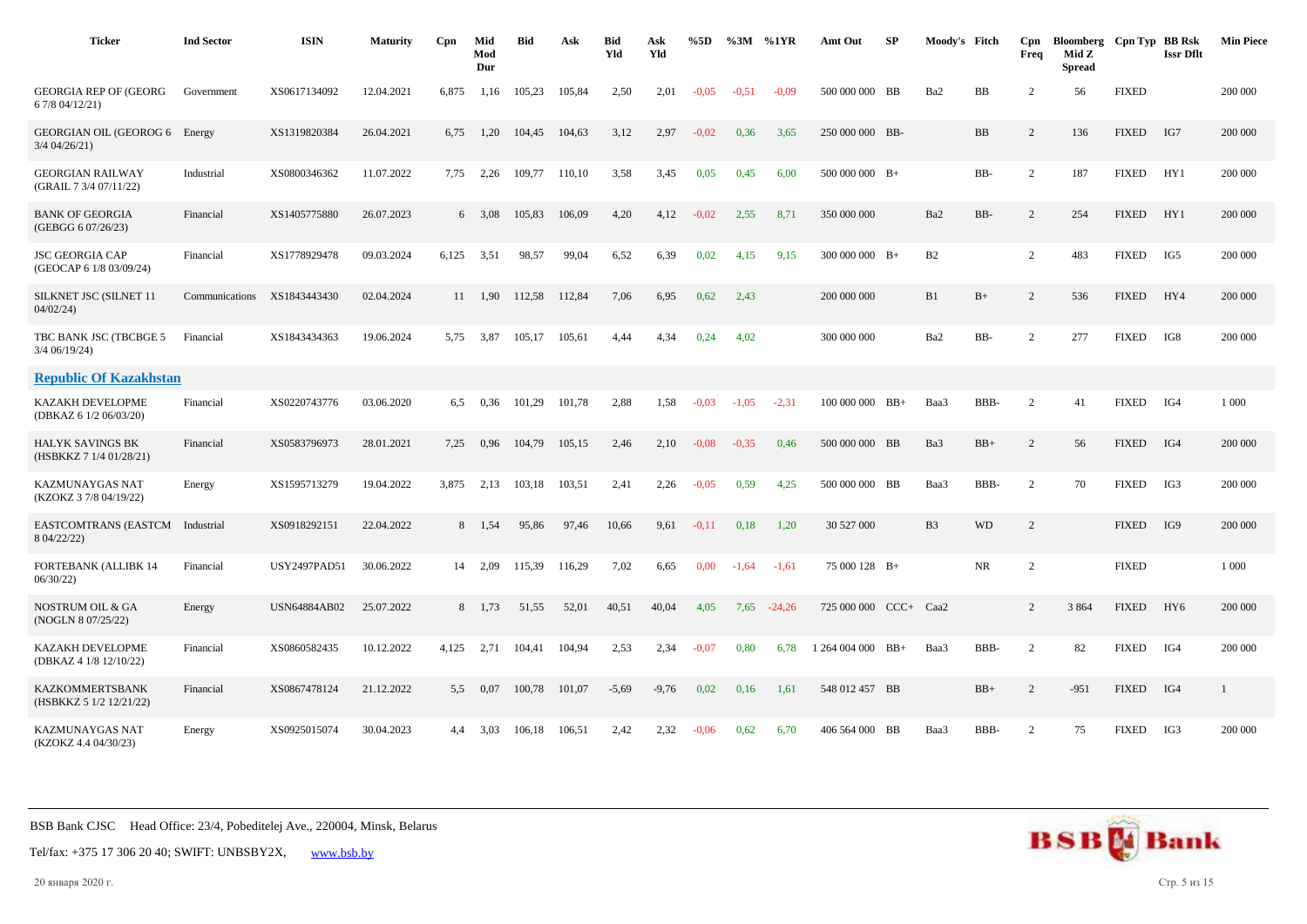| <b>Ticker</b>                                     | <b>Ind Sector</b> | <b>ISIN</b>         | <b>Maturity</b> | Cpn   | Mid<br>Mod<br>Dur  | <b>Bid</b> | Ask    | <b>Bid</b><br>Yld | Ask<br>Yld | %5D     |         | %3M %1YR | Amt Out               | <b>SP</b> | Moody's Fitch  |            | Cpn<br>Freq    | Bloomberg Cpn Typ BB Rsk<br>Mid Z<br><b>Spread</b> |              | <b>Issr Dflt</b> | <b>Min Piece</b> |
|---------------------------------------------------|-------------------|---------------------|-----------------|-------|--------------------|------------|--------|-------------------|------------|---------|---------|----------|-----------------------|-----------|----------------|------------|----------------|----------------------------------------------------|--------------|------------------|------------------|
| KAZAKHSTAN (KAZAKS 3<br>$7/8$ 10/14/24)           | Government        | XS1120709669        | 14.10.2024      | 3,875 | 4,27               |            |        |                   |            |         |         |          | 1 500 000 000 BBB-    |           | Baa3           | <b>BBB</b> | $\overline{2}$ |                                                    | <b>FIXED</b> | HY <sub>6</sub>  | 200 000          |
| <b>ALLIANCE BANK (ALLIBK</b><br>11 3/4 12/15/24)  | Financial         | XS1153772725        | 15.12.2024      | 11,75 | 4,76               |            |        |                   |            |         |         |          |                       | $0$ B+    |                | <b>WD</b>  | $\overline{2}$ |                                                    | <b>FIXED</b> |                  |                  |
| <b>NOSTRUM OIL &amp; GA</b><br>(NOGLN 7 02/16/25) | Energy            | <b>USN64884AD67</b> | 16.02.2025      |       | 7 3,38             | 51.14      | 51,68  | 24,26             | 23,96      | 4,28    | 12,78   | $-20,64$ | 400 000 000 CCC+ Caa2 |           |                |            | 2              | 2 2 4 7                                            | <b>FIXED</b> | HY <sub>6</sub>  | 200 000          |
| <b>KAZMUNAYGAS NAT</b><br>(KZOKZ 4 3/4 04/24/25)  | Energy            | XS1807299174        | 24.04.2025      | 4,75  | 4,63               | 110,01     | 110,47 | 2.69              | 2,61       | $-0.06$ | 0,50    | 9,02     | 500 000 000           |           | Baa3           | BBB-       | 2              | 101                                                | <b>FIXED</b> | IG3              | 200 000          |
| KAZAKHSTAN (KAZAKS 5<br>$1/8$ 07/21/25)           | Government        | XS1263054519        | 21.07.2025      | 5,125 |                    |            |        |                   |            |         |         |          | 2 500 000 000 BBB-    |           | Baa3           | <b>BBB</b> | $\overline{2}$ |                                                    | <b>FIXED</b> | HY <sub>6</sub>  | 200 000          |
| TENGIZCH FIN INT<br>(TENGIZ 4 08/15/26)           | Energy            | USG87602AA90        | 15.08.2026      | 4     | 5,48               | 105,01     | 105,38 | 3,12              | 3,06       | $-0,10$ | 0,31    | 10,83    | 1 000 000 000 BBB     |           | Baa2           |            | $\overline{2}$ | 142                                                | <b>FIXED</b> |                  | 200 000          |
| KAZMUNAYGAS NAT<br>(KZOKZ 4 3/4 04/19/27)         | Energy            | XS1595713782        | 19.04.2027      | 4,75  | 6,12               | 111,10     | 111,65 | 3,03              | 2,95       | 0,11    | 1,99    | 11.74    | 1 000 000 000 BB      |           | Baa3           | BBB-       | 2              | 130                                                | <b>FIXED</b> | IG3              | 200 000          |
| KAZTRANSGAS JSC<br>(KZTGKZ 4 3/8 09/26/27)        | Energy            | XS1682544157        | 26.09.2027      | 4,375 | 6,45               | 106,46     | 107,12 | 3,41              | 3,32       | 1,02    | 1,71    | 12,19    | 750 000 000           |           | Baa3           | BBB-       | 2              | 166                                                | <b>FIXED</b> | IG3              | 200 000          |
| <b>KAZAKHSTAN TEMIR</b><br>(KTZKZ 4.85 11/17/27)  | Industrial        | XS1713475132        | 17.11.2027      | 4,85  | 6,57               |            |        |                   |            |         | 0,24    |          | $\overline{0}$        |           | <b>WR</b>      | BBB-       | 2              |                                                    | <b>FIXED</b> | IG10             | 200 000          |
| KAZMUNAYGAS NAT<br>(KZOKZ 5 3/8 04/24/30)         | Energy            | XS1807300105        | 24.04.2030      | 5,375 | 8,00               | 117.44     | 118,07 | 3,35              | 3,28       | 0,26    | 3,06    | 16,35    | 1 250 000 000         |           | Baa3           | BBB-       | 2              | 155                                                | <b>FIXED</b> | IG3              | 200 000          |
| <b>KAZAKHSTAN TEMIR</b><br>(KTZKZ 6.95 07/10/42)  | Industrial        | XS0799658637        | 10.07.2042      | 6.95  | 12,97              | 137,47     | 138,37 | 4,33              | 4,28       | 1,68    | 2,13    | 27.95    | 1 100 000 000 BB-     |           | Baa3           | BBB-       | 2              | 238                                                | <b>FIXED</b> | IG10             | 200 000          |
| KAZAKHSTAN (KAZAKS 4<br>$7/8$ 10/14/44)           | Government        | XS1120709826        | 14.10.2044      |       | 4,875 15,31 124,24 |            | 124,99 | 3,42              | 3,38       | 0,14    | 2,21    | 21.16    | 1 000 000 000 BBB-    |           | Baa3           | <b>BBB</b> | $\overline{2}$ | 147                                                | <b>FIXED</b> | HY <sub>6</sub>  | 200 000          |
| KAZAKHSTAN (KAZAKS 6<br>$1/2$ 07/21/45)           | Government        | XS1263139856        | 21.07.2045      |       | 6,5 14,75          | 148,01     | 148,70 | 3,61              | 3,57       | 0,20    | 0.88    | 20.39    | 1 500 000 000 BBB-    |           | Baa3           | <b>BBB</b> | $\overline{2}$ | 167                                                | <b>FIXED</b> | HY <sub>6</sub>  | 200 000          |
| KAZMUNAYGAS NAT<br>(KZOKZ 5 3/4 04/19/47)         | Energy            | XS1595714087        | 19.04.2047      | 5.75  | 14.75              | 120.71     | 121,43 | 4,43              | 4,39       | $-0.60$ | 2,59    | 22.83    | 1 250 000 000 BB      |           | Baa3           | BBB-       | 2              | 247                                                | <b>FIXED</b> | IG3              | 200 000          |
| KAZMUNAYGAS NAT<br>(KZOKZ 6 3/8 10/24/48)         | Energy            | XS1807299331        | 24.10.2048      |       | 6,375 14,80        | 129,82     | 130.71 | 4,51              | 4,47       | $-0,53$ | 3,29    | 24.56    | 1 500 000 000         |           | Baa3           | BBB-       | $\overline{2}$ | 254                                                | <b>FIXED</b> | IG3              | 200 000          |
| <b>Republic Of Lithuania</b>                      |                   |                     |                 |       |                    |            |        |                   |            |         |         |          |                       |           |                |            |                |                                                    |              |                  |                  |
| LITHUANIA (LITHUN 7 3/8<br>02/11/20               | Government        | XS0485991417        | 11.02.2020      | 7,375 | 0,06               | 100,26     | 100,49 | 2,63              | $-1,43$    | $-0,19$ | $-1,15$ | $-3,69$  | 1 800 000 000 A       |           | A <sub>3</sub> | A-         | $\overline{2}$ | $-133$                                             | <b>FIXED</b> | IG10             | 100 000          |



Tel/fax: +375 17 306 20 40; SWIFT: UNBSBY2X, [www.bsb.by](https://www.bsb.by/)

20 января 2020 г. Стр. 6 из 15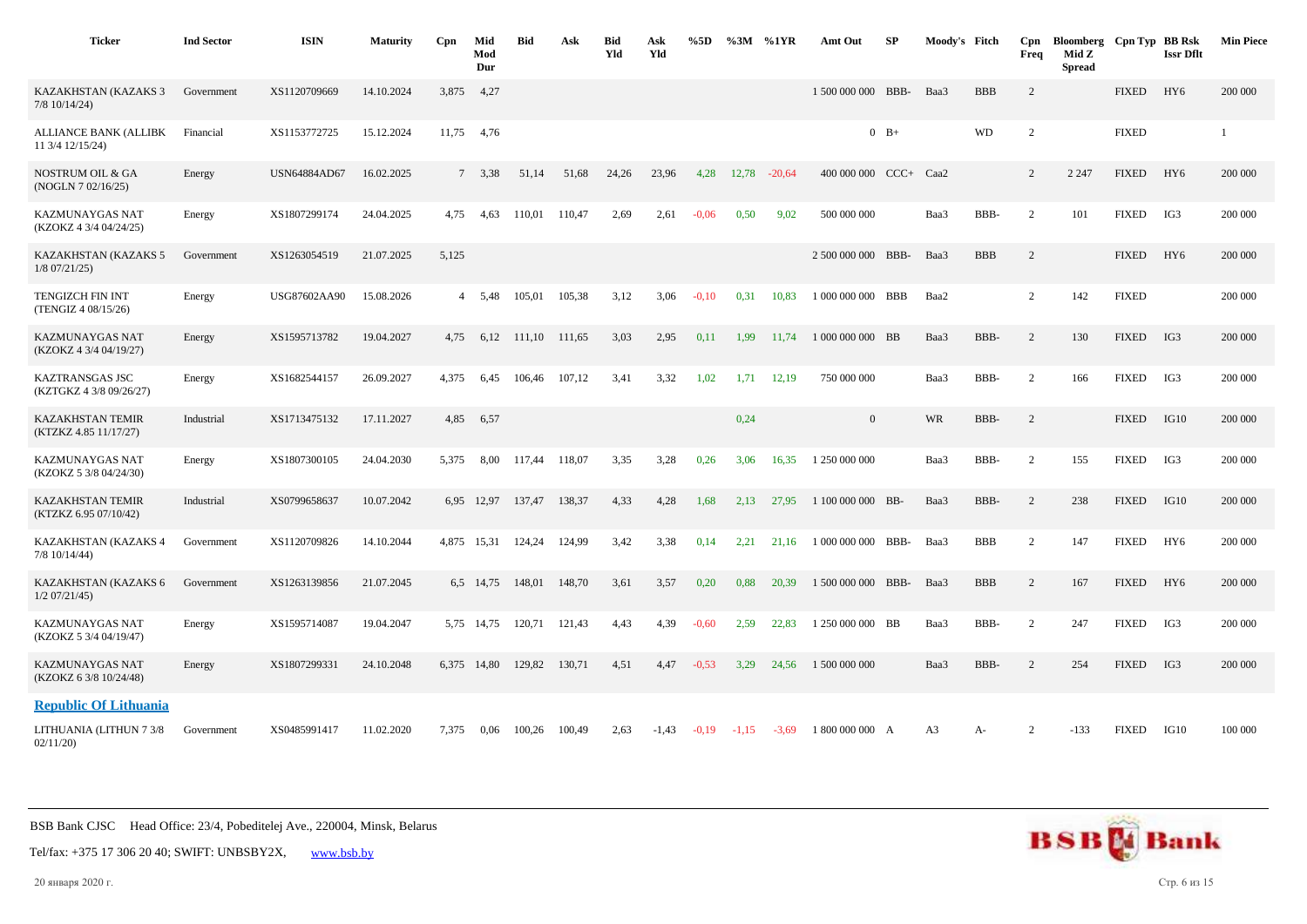| <b>Ticker</b>                                         | <b>Ind Sector</b>          | <b>ISIN</b>  | <b>Maturity</b> | Cpn   | Mid<br>Mod<br>Dur | Bid    | Ask    | Bid<br>Yld | Ask<br>Yld | %5D     | %3M     | %1YR    | Amt Out           | SP | Moody's Fitch  |              | Cpn<br>Freq    | Bloomberg Cpn Typ BB Rsk<br>Mid Z<br><b>Spread</b> |                  | <b>Issr Dflt</b> | <b>Min Piece</b> |
|-------------------------------------------------------|----------------------------|--------------|-----------------|-------|-------------------|--------|--------|------------|------------|---------|---------|---------|-------------------|----|----------------|--------------|----------------|----------------------------------------------------|------------------|------------------|------------------|
| LITHUANIA (LITHUN 6 1/8<br>03/09/21                   | Government                 | XS0602546136 | 09.03.2021      | 6,125 | 1,08              | 104,64 | 104,87 | 1,96       | 1,75       | $-0,16$ | $-0.83$ | $-1,11$ | 1 500 000 000 A   |    | A <sub>3</sub> | A-           | 2              | 16                                                 | <b>FIXED</b>     | IG10             | 100 000          |
| LITHUANIA (LITHUN 6 5/8<br>02/01/22                   | Government                 | XS0739988086 | 01.02.2022      | 6,625 | 1,86              | 109,38 | 109,65 | 1,88       | 1,75       | $-0,10$ | $-0.84$ | 0,24    | 1 500 000 000 A   |    | A <sub>3</sub> | A-           | 2              | 18                                                 | <b>FIXED</b>     | IG10             | 200 000          |
| <b>Republic Of Moldova</b>                            |                            |              |                 |       |                   |        |        |            |            |         |         |         |                   |    |                |              |                |                                                    |                  |                  |                  |
| <b>ARAGVI FINANCE</b><br>(ARAGVI 12 04/09/24)         | Consumer, Non-<br>cyclical | XS1960552823 | 09.04.2024      |       | 12 3,21           | 108,88 | 109,27 | 9,39       | 9,28       | 0,21    | 4,44    |         | 300 000 000 B-    |    |                | B            | $\overline{2}$ | 771                                                | <b>FIXED</b>     |                  | 200 000          |
| <b>Republic Of Serbia</b>                             |                            |              |                 |       |                   |        |        |            |            |         |         |         |                   |    |                |              |                |                                                    |                  |                  |                  |
| SERBIA REPUBLIC (SERBIA Government<br>4 7/8 02/25/20) |                            | XS0893103852 | 25.02.2020      | 4,875 | 0,09              | 100,26 | 100,57 | 1,97       | $-1,30$    | $-0.03$ | $-0,45$ | $-0.81$ | 210 337 000 BB+   |    | Ba3            | $BB+$        | 2              | $-155$                                             | <b>FIXED</b>     | IG1              | 200 000          |
| SERBIA REPUBLIC (SERBIA Government<br>7 1/4 09/28/21) |                            | XS0680231908 | 28.09.2021      | 7,25  | 1,57              | 108,67 | 109,04 | 1,98       | 1,77       | 0,01    | $-0,48$ | 0.71    | $1600000000$ BB+  |    | Ba3            | $BB+$        | 2              | 23                                                 | <b>FIXED</b>     | IG1              | 200 000          |
| <b>Republic Of Slovenia</b>                           |                            |              |                 |       |                   |        |        |            |            |         |         |         |                   |    |                |              |                |                                                    |                  |                  |                  |
| SLOVENIA (SLOVEN 5 1/2<br>10/26/22                    | Government                 | XS0847086237 | 26.10.2022      | 5,5   | 2,55              | 109,22 | 110,07 | 2,05       | 1,75       | 0,10    | $-0,69$ | 2,53    | 272 510 000 AA-   |    | Baa1           | $\mathbf{A}$ | $\overline{2}$ | 28                                                 | <b>FIXED</b>     | IG8              | 200 000          |
| SLOVENIA (SLOVEN 5.85<br>05/10/23                     | Government                 | XS0927637818 | 10.05.2023      | 5,85  | 3,01              | 111,97 | 112,77 | 2,08       | 1,84       | 0,05    |         | 2,91    | 133 167 000 AA-   |    | Baa1           | A            | $\overline{c}$ | 35                                                 | <b>FIXED</b>     | IG8              | 200 000          |
| SLOVENIA (SLOVEN 5 1/4<br>02/18/24                    | Government                 | XS0982709221 | 18.02.2024      | 5,25  | 3,64              | 112,63 | 113,40 | 2,01       | 1,82       | 0,16    | $-0,50$ | 4,45    | 1 250 000 000 AA- |    | Baa1           | A            | 2              | 30                                                 | <b>FIXED</b>     | IG8              | 200 000          |
| <b>Russian Federation</b>                             |                            |              |                 |       |                   |        |        |            |            |         |         |         |                   |    |                |              |                |                                                    |                  |                  |                  |
| TINKOFF CREDIT (AKBHC 9 Financial<br>$1/4$ PERP)      |                            | XS1631338495 |                 | 9.25  | 2,33              | 105,14 | 106,50 | 7,10       | 6,56       | 0,22    | 0,37    | 6,79    | 300 000 000       |    |                | <b>B-</b>    | $\overline{4}$ | 520                                                | VARIAB IG2<br>LE |                  | 200 000          |
| ALFA BANK (ALFARU 6.95<br>PERP)                       | Financial                  | XS1760786340 |                 | 6,95  | 2,86              | 99,56  | 100,58 | 7,10       | 6,75       | 0,76    | 0.55    | 16,13   | 500 000 000       |    | B2             | $\, {\bf B}$ | $\overline{4}$ | 532                                                | VARIAB IG1<br>LE |                  | 200 000          |
| CREDIT BANK OF M<br>(CRBKMO 8 7/8 PERP)               | Financial                  | XS1601094755 |                 | 8.875 | 2,39              |        |        |            |            | 2,92    |         |         | 540 000 000       |    | Caa2u          | $B-$         | $\overline{4}$ |                                                    | VARIAB IG8<br>LE |                  | 200 000          |
| ALFA BANK (ALFARU 8<br>PERP)                          | Financial                  | XS1513741311 |                 |       | 8 1,84            | 103,68 | 104,85 | 6,06       | 5,46       | 0,67    | 1,61    | 11,87   | 700 000 000       |    | B2u            | B            | $\overline{4}$ | 412                                                | VARIAB IG1<br>LE |                  | 200 000          |
| <b>TNK-BP FINANCE</b><br>(TMENRU 7 1/4 02/02/20)      | Energy                     | XS0484209159 | 02.02.2020      | 7,25  | 0,03              | 100,00 | 100,36 | 7,07       | $-5,32$    | $-0,11$ | $-1,11$ | $-2,83$ | 500 000 000 BBB-  |    | Baa3           | <b>WD</b>    | 2              | $-134$                                             | <b>FIXED</b>     | IG1              | 100 000          |
| <b>GAZPROM (GAZPRU 3.85</b><br>02/06/20               | Energy                     | XS0885733153 | 06.02.2020      | 3.85  | 0,04              | 99.84  | 100,18 | 7,81       | $-0,77$    | $-0.01$ | $-0.39$ | $-0.08$ | 800 000 000 BBB-  |    | Baa2           | <b>BBB</b>   | 2              | 157                                                | <b>FIXED</b>     | IG5              | 200 000          |



Tel/fax: +375 17 306 20 40; SWIFT: UNBSBY2X, [www.bsb.by](https://www.bsb.by/)

20 января 2020 г. Стр. 7 из 15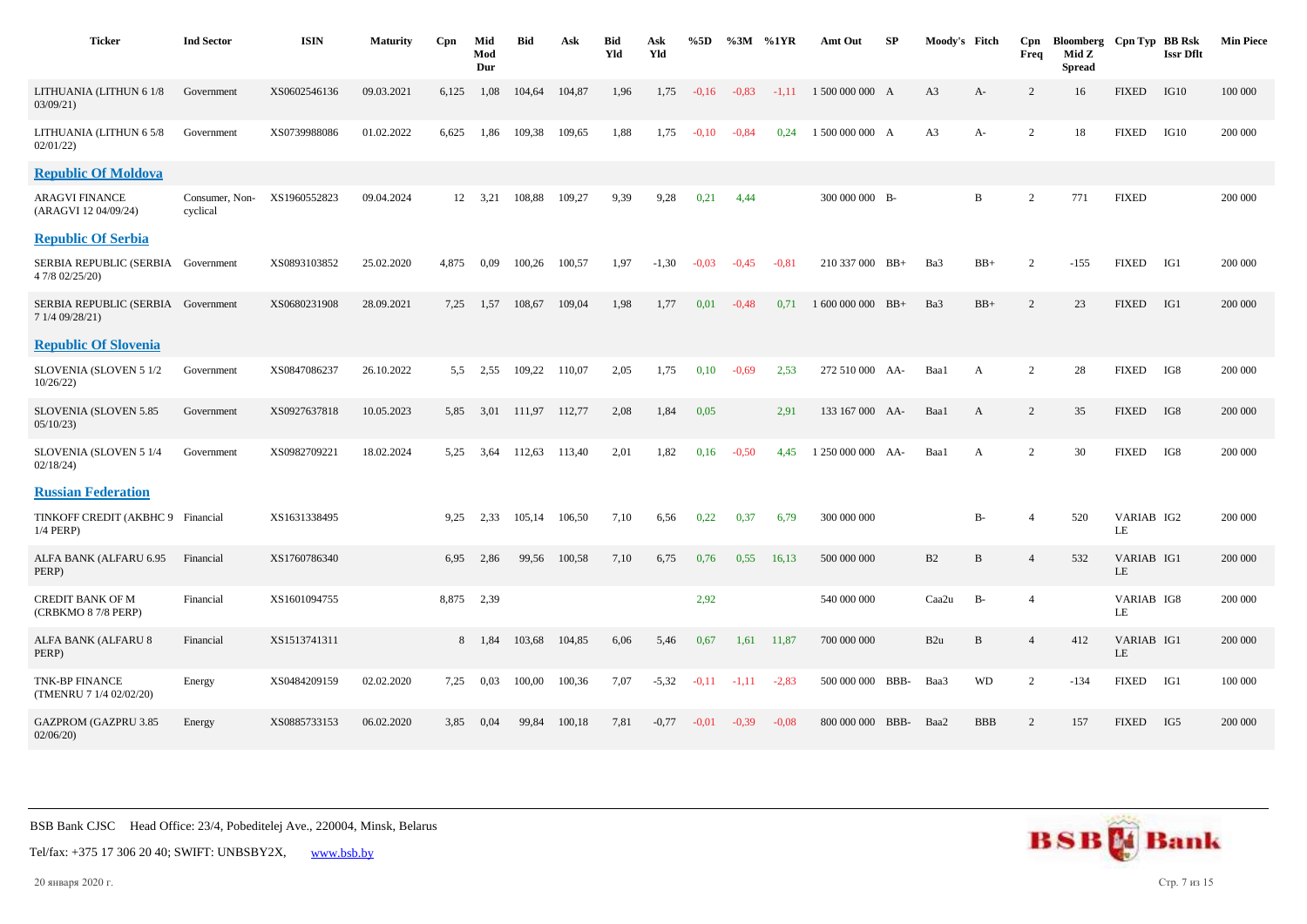| <b>Ticker</b>                                      | <b>Ind Sector</b>      | <b>ISIN</b>  | <b>Maturity</b> | Cpn            | Mid<br>Mod<br>Dur | <b>Bid</b> | Ask    | <b>Bid</b><br>Yld | Ask<br>Yld | %5D     | %3M     | %1YR    | Amt Out                  | SP         | Moody's Fitch |                   | Cpn<br>Freq    | Bloomberg Cpn Typ BB Rsk<br>Mid Z<br><b>Spread</b> |              | <b>Issr Dflt</b> | <b>Min Piece</b> |
|----------------------------------------------------|------------------------|--------------|-----------------|----------------|-------------------|------------|--------|-------------------|------------|---------|---------|---------|--------------------------|------------|---------------|-------------------|----------------|----------------------------------------------------|--------------|------------------|------------------|
| OAO TMK (TRUBRU 63/4<br>04/03/20                   | Industrial             | XS0911599701 | 03.04.2020      | 6,75           | 0,20              | 100,68     | 100,73 | 3,20              | 2,96       | $-0.06$ | $-1.02$ | $-1,02$ | $500\,000\,000$ B+ $*$ + |            | <b>B1</b>     |                   | $\overline{c}$ | 123                                                | <b>FIXED</b> | IG9              | 200 000          |
| EUROCHEM M & C C<br>(EUCHEM 3.8 04/12/20)          | <b>Basic Materials</b> | XS1495632298 | 12.04.2020      | 3.8            | 0,22              | 100,36     | 100,41 | 2,16              | 1,94       | $-0.07$ | $-0.19$ | 1.43    | 124 128 000 BB-          |            |               | <b>BB</b>         | $\overline{2}$ | 21                                                 | <b>FIXED</b> | IG8              | 200 000          |
| <b>EDC FINANCE DAC</b><br>(EDCLLI 4 7/8 04/17/20)  | Energy                 | XS0918604496 | 17.04.2020      | 4,875          | 0,24              | 100,73     | 100,81 | 1,76              | 1,42       | $-0.03$ | $-0,22$ | 0,49    | 62 539 000 BB+           |            |               | $BB+$             | 2              | $-26$                                              | <b>FIXED</b> | HY2              | 200 000          |
| <b>METALLOINVEST FI</b><br>(METINR 5 5/8 04/17/20) | <b>Basic Materials</b> | XS0918297382 | 17.04.2020      | 5,625          |                   |            |        |                   |            |         |         |         |                          | $0$ NR     | WR            | <b>WD</b>         | $\overline{2}$ |                                                    | <b>FIXED</b> | IG6              | 200 000          |
| RUSSIA-EUROBOND<br>(RUSSIA 5 04/29/20)             | Government             | XS0504954347 | 29.04.2020      | 5 <sup>5</sup> | 0,27              | 100,70     | 101,04 | 2,38              | 1,13       | $-0.06$ | $-0.73$ | $-1.16$ | 3 500 000 000            | BBB-       | Baa3          | <b>BBB</b>        | $\overline{2}$ | $-9$                                               | <b>FIXED</b> | IG10             | 100 000          |
| POLYUS FINANCE P<br>(PGILLN 5 5/8 04/29/20)        | <b>Basic Materials</b> | XS0922301717 | 29.04.2020      | 5,625          | 0,27              | 100,94     | 100,99 | 2,10              | 1,92       | 0,34    | $-0.53$ | $-0.35$ | 677 482 000 BB           |            |               | <b>BB</b>         | $\overline{2}$ | 17                                                 | <b>FIXED</b> | IG <sub>2</sub>  | 200 000          |
| <b>MOBILE TELESYS</b><br>(MOBTEL 8 5/8 06/22/20)   | Communications         | XS0513723873 | 22.06.2020      | 8,625          | 0,41              | 103,06     | 103,11 | 1,23              | 1,11       | $-0,13$ | $-0.94$ | $-2,55$ | 306 886 000 BB+          |            | Balu          | $BB+$             | 2              | $-63$                                              | <b>FIXED</b> | IG1              | 100 000          |
| VNESHECONOMBANK<br>(VEBBNK 6.902 07/09/20)         | Financial              | XS0524610812 | 09.07.2020      | 6,902          | 0,46              | 102,07     | 102,32 | 2,38              | 1,86       | $-0.07$ | $-0.63$ | $-0.23$ | 1 600 000 000 BBB-       |            |               | <b>BBB</b>        | $\overline{2}$ | 33                                                 | <b>FIXED</b> | IG10             | 100 000          |
| RUSSIAN RAIL (RURAIL<br>3.45 10/06/20)             | Industrial             | XS1501561739 | 06.10.2020      | 3,45           | 0.69              | 100,56     | 101,17 | 2,65              | 1,80       |         |         | 1,87    | 268 929 000 BBB-         |            |               | <b>BBB</b>        | 2              | 46                                                 | <b>FIXED</b> | IG9              | 200 000          |
| VTB BANK (VTB 6.551<br>10/13/20                    | Financial              | XS0548633659 | 13.10.2020      | 6,551          | 0,70              | 102,72     | 102,99 | 2,73              | 2,36       | $-0.07$ | $-0,22$ | $-0.45$ | 826 960 000 BBB-         |            | Baa3          | <b>WD</b>         | $\overline{2}$ | 79                                                 | <b>FIXED</b> | IG9              | 100 000          |
| MMC NORILSK NICK<br>(GMKNRM 5.55 10/28/20)         | <b>Basic Materials</b> | XS0982861287 | 28.10.2020      | 5,55           | 0,74              | 102,33     | 102,49 | 2,46              | 2,25       | 0,01    | $-0,71$ | 0,42    | 1 000 000 000            | BBB-       | Baa2          | <b>BBB</b><br>$*$ | 2              | 61                                                 | <b>FIXED</b> | IG1              | 200 000          |
| <b>ALROSA FINANCE</b><br>(ALRSRU 7 3/4 11/03/20)   | <b>Basic Materials</b> | XS0555493203 | 03.11.2020      | 7,75           | 0,75              | 104,29     | 104,39 | 2,18              | 2,05       | $-0,14$ | $-1,03$ | $-1,22$ | 494 384 000              | BBB-       | Baa2          | BBB-              | 2              | 36                                                 | <b>FIXED</b> | IG1              | 200 000          |
| LUKOIL INTL FIN (LUKOIL<br>6 1/8 11/09/20)         | Energy                 | XS0554659671 | 09.11.2020      | 6,125          | 0,77              | 102,96     | 103,13 | 2,35              | 2,13       | $-0,11$ | $-0.96$ | $-0.31$ | 1 000 000 000            | BBB        | Baa2          | $BBB+$            | 2              | 50                                                 | <b>FIXED</b> | IG1              | 200 000          |
| GAZPROM (GAZPRU 5.999<br>01/23/21                  | Energy                 | XS0708813810 | 23.01.2021      | 5,999          | 0,95              | 103,63     | 103,88 | 2,31              | 2,07       | $-0,11$ | $-0.85$ | $-0.15$ | 600 000 000 BBB-         |            | Baa2          | <b>BBB</b>        | $\overline{c}$ | 47                                                 | <b>FIXED</b> | IG5              | 200 000          |
| EVRAZ P (EVRAZ 8 1/4<br>01/28/21                   | <b>Basic Materials</b> | XS1319822752 | 28.01.2021      | 8,25           | 0,95              | 105,77     | 105,93 | 2,46              | 2,31       | $-0.08$ | $-0.87$ | $-0.28$ | 750 000 000 BB+          |            |               | $BB+$             | $\overline{c}$ | 67                                                 | <b>FIXED</b> | IG7              | 200 000          |
| VIMPEL COM (VIP 7.748<br>02/02/21                  | Communications         | XS0587031096 | 02.02.2021      | 7,748          | 0,97              | 106,02     | 106,24 | 1,81              | 1,61       | $-0,15$ | $-0.86$ | $-2,08$ | 261 998 000 BB+          |            | Ba2u          | BBB-              | $\overline{2}$ | $-2$                                               | <b>FIXED</b> | HY1              | 200 000          |
| NOVATEK OAO (NVTKRM<br>6.60402/03/21               | Energy                 | XS0588433267 | 03.02.2021      | 6.604          | 0.98              | 104.53     | 104.89 | 2,13              | 1.79       | $-0.11$ | $-0.79$ | 0.28    | 650 000 000              | <b>BBB</b> | Baa2          | <b>BBB</b>        | 2              | 24                                                 | <b>FIXED</b> | IG1              | 200 000          |

Tel/fax: +375 17 306 20 40; SWIFT: UNBSBY2X, [www.bsb.by](https://www.bsb.by/)

20 января 2020 г. Стр. 8 из 15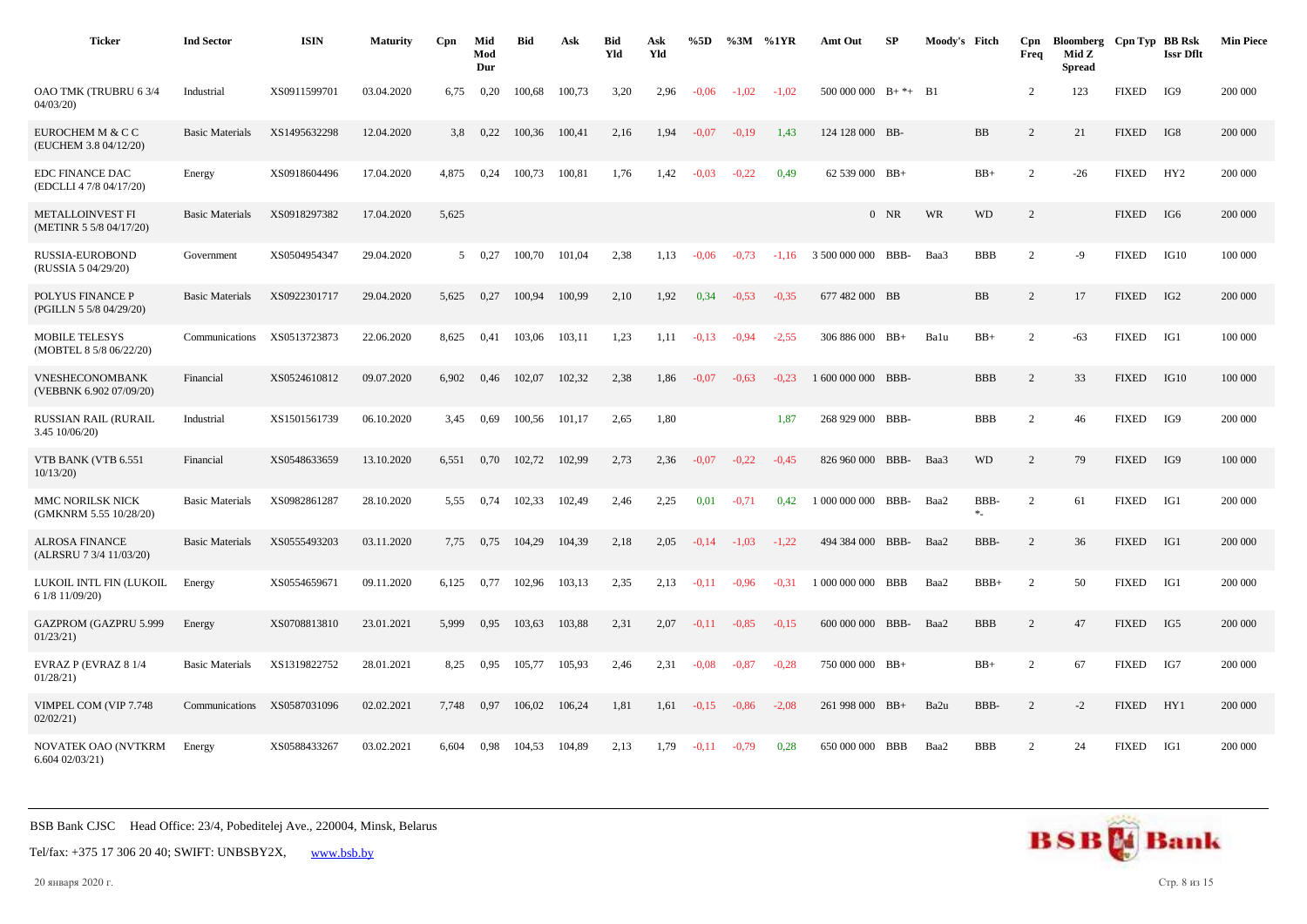| <b>Ticker</b>                                      | <b>Ind Sector</b>          | <b>ISIN</b>  | <b>Maturity</b> | Cpn           | Mid<br>Mod<br>Dur | <b>Bid</b> | Ask    | <b>Bid</b><br>Yld | Ask<br>Yld | %5D     | %3M      | %1YR     | Amt Out            | SP   | Moody's Fitch |            | Cpn<br>Freq    | Bloomberg Cpn Typ BB Rsk<br>Mid Z<br><b>Spread</b> |                                   | <b>Issr Dflt</b> | <b>Min Piece</b> |
|----------------------------------------------------|----------------------------|--------------|-----------------|---------------|-------------------|------------|--------|-------------------|------------|---------|----------|----------|--------------------|------|---------------|------------|----------------|----------------------------------------------------|-----------------------------------|------------------|------------------|
| ALFA BANK (ALFARU 7 3/4<br>04/28/21                | Financial                  | XS0620695204 | 28.04.2021      | 7,75          | 1,20              | 106,23     | 106,30 | 2,71              | 2,65       | $-0.03$ | $-0.61$  | $-0.02$  | 1 000 000 000 BB+  |      | Ba1           | $BB+$      | $\overline{2}$ | 99                                                 | <b>FIXED</b>                      | IG1              | 200 000          |
| <b>ABIGROVE (CHMFRU 0 1/2</b><br>04/29/21          | <b>Basic Materials</b>     | XS1403868398 | 29.04.2021      | $0.5^{\circ}$ | 1,63              | 188,99     | 189,67 | $-44,02$          | $-44,24$   | 1,84    | 16,55    | 23,03    | 135 000 000        |      |               | <b>BBB</b> | 2              |                                                    | <b>FIXED</b>                      | IG1              | 200 000          |
| SBERBANK (SBERRU 5.717<br>06/16/21                 | Financial                  | XS0638572973 | 16.06.2021      | 5,717         | 1,34              | 104,66     | 104,97 | 2,31              | 2,10       | $-0,14$ | $-0,14$  | 2,17     | 1 000 000 000      |      | Baa3          | <b>BBB</b> | 2              | 53                                                 | <b>FIXED</b>                      | IG3              | 200 000          |
| <b>GTLK EUROPE DAC</b><br>(GTLKOA 5.95 07/19/21)   | Financial                  | XS1449458915 | 19.07.2021      | 5,95          | 1,43              | 104,21     | 104,30 | 3,04              | 2,98       | $-0,07$ | 0,07     | 4,33     | 500 000 000        |      | Ba2           | $BB+$      | $\overline{c}$ | 134                                                | <b>FIXED</b>                      | HY1              | 200 000          |
| SEVERSTAL OAO<br>(CHMFRU 3.85 08/27/21)            | <b>Basic Materials</b>     | XS1567051443 | 27.08.2021      | 3.85          | 1,52              | 102.21     | 102.56 | 2,43              | 2,21       | 0,05    | 0,18     | 4.68     | 500 000 000 BBB-   |      |               | <b>BBB</b> | $\overline{2}$ | 66                                                 | <b>FIXED</b>                      | IG1              | 200 000          |
| <b>O1 PROPERTIES (OPRORU 8</b><br>$1/4$ 09/27/21)  | Financial                  | XS1495585355 | 27.09.2021      | 8,25          | 1,13              | 44,97      | 49,64  | 67,76             | 59,48      | $-2,56$ | $-18,47$ | $-37,20$ | 350 000 000        | CCC- | Caal          |            | 2              |                                                    | <b>FIXED</b>                      |                  | 200 000          |
| PHOSAGRO (PHORRU 3.95<br>11/03/21                  | <b>Basic Materials</b>     | XS1599428726 | 03.11.2021      | 3,95          | 1,70              | 102,69     | 102,86 | 2,39              | 2,30       | 0,19    | 0,60     | 4,93     | 500 000 000        | BBB- | Baa3          | BBB-       | 2              | 69                                                 | <b>FIXED</b>                      | IG1              | 200 000          |
| <b>CREDIT BANK OF M</b><br>(CRBKMO 5 7/8 11/07/21) | Financial                  | XS1510534677 | 07.11.2021      | 5,875         | 1,68              | 103,61     | 103,96 | 3,77              | 3,57       | $-0.02$ | 1,37     | 4.68     | 500 000 000 BB-    |      |               | BB         | 2              | 202                                                | <b>FIXED</b>                      | IG8              | 200 000          |
| <b>HACIENDA INVST</b><br>(HCDNDA 5 7/8 11/11/21)   | Industrial                 | XS1516324321 | 11.11.2021      | 5,875         | 1,70              | 104,79     | 104,90 | 3,12              | 3,06       | $-0,12$ | 0,30     | 4.54     | 350 000 000 NR     |      |               | $BB+$      | 2              | 143                                                | <b>FIXED</b>                      | IG10             | 200 000          |
| <b>GLOBAL PORTS FIN</b><br>(GLPRLI 6.872 01/25/22) | Consumer, Non-<br>cyclical | XS1319813769 | 25.01.2022      | 6,872         | 1,83              | 107,58     | 107,71 | 2,96              | 2,89       | $-0.02$ | 0,21     | 4,74     | 283 087 000        |      | Ba2           | $BB+$      | $\overline{c}$ | 127                                                | <b>FIXED</b>                      | IG9              | 200 000          |
| EVRAZ P (EVRAZ 6 3/4<br>01/31/22                   | <b>Basic Materials</b>     | XS1405775377 | 31.01.2022      | 6,75          | 1,85              | 107,84     | 107,98 | 2,74              | 2,67       | $-0,20$ | $-0,28$  | 3,69     | 500 000 000 BB+    |      |               | $BB+$      | $\overline{c}$ | 105                                                | <b>FIXED</b>                      | IG7              | 200 000          |
| RUSAL CAPITAL DA<br>(RUALRU 5 1/8 02/02/22)        | <b>Basic Materials</b>     | XS1533921299 | 02.02.2022      | 5.125         | 1,87              | 102,68     | 103,16 | 3,74              | 3,50       | 0,16    | 0,98     |          | 600 000 000        |      | B1            | BB-        | 2              | 197                                                | <b>FIXED</b>                      | IG6              | 200 000          |
| SBERBANK (SBERRU 6 1/8<br>02/07/22                 | Financial                  | XS0743596040 | 07.02.2022      | 6,125         | 1,88              | 106,90     | 107,27 | 2,63              | 2,45       | $-0,12$ | $-0,50$  | 3,12     | 1 500 000 000      |      | Baa3          | <b>BBB</b> | $\overline{c}$ | 89                                                 | <b>FIXED</b>                      | IG3              | 200 000          |
| ABIGROVE (CHMFRU 0<br>02/16/22                     | <b>Basic Materials</b>     | XS1566998297 | 16.02.2022      | $\mathbf{0}$  | 2,27              | 121,19     | 122,63 | $-8,88$           | $-9,40$    |         |          |          | 250 000 000        |      |               | <b>BBB</b> |                |                                                    | ZERO<br><b>COUPO</b><br><b>NT</b> | IG1              | 200 000          |
| <b>ROSNEFT OIL CO</b><br>(ROSNRM 4.199 03/06/22)   | Energy                     | XS0861981180 | 06.03.2022      | 4,199         | 2,00              | 102,85     | 103,28 | 2,81              | 2,60       | $-0,27$ | 0,28     | 4,78     | 2 000 000 000 BBB- |      | Baa3          | <b>WD</b>  | 2              | 106                                                | <b>FIXED</b>                      | IG1              | 200 000          |
| <b>GAZPROM (GAZPRU 6.51</b><br>03/07/22            | Energy                     | XS0290580595 | 07.03.2022      | 6,51          | 1,96              | 108,39     | 108,77 | 2,43              | 2,26       | $-0.08$ | $-0.15$  | 2,97     | 1 300 000 000 BBB- |      | Baa2          | <b>BBB</b> | 2              | 70                                                 | <b>FIXED</b>                      | IG5              | 100 000          |
| POLYUS FINANCE P<br>(PGILLN 4.699 03/28/22)        | <b>Basic Materials</b>     | XS1405766384 | 28.03.2022      | 4.699         | 2,05              | 103,82     | 104,22 | 2,88              | 2,70       | $-0,11$ | 0,25     | 5.88     | 482 806 000 BB     |      | Ba1           | <b>BB</b>  | $\overline{2}$ | 115                                                | <b>FIXED</b>                      | IG <sub>2</sub>  | 200 000          |

Tel/fax: +375 17 306 20 40; SWIFT: UNBSBY2X, [www.bsb.by](https://www.bsb.by/)

20 января 2020 г. Стр. 9 из 15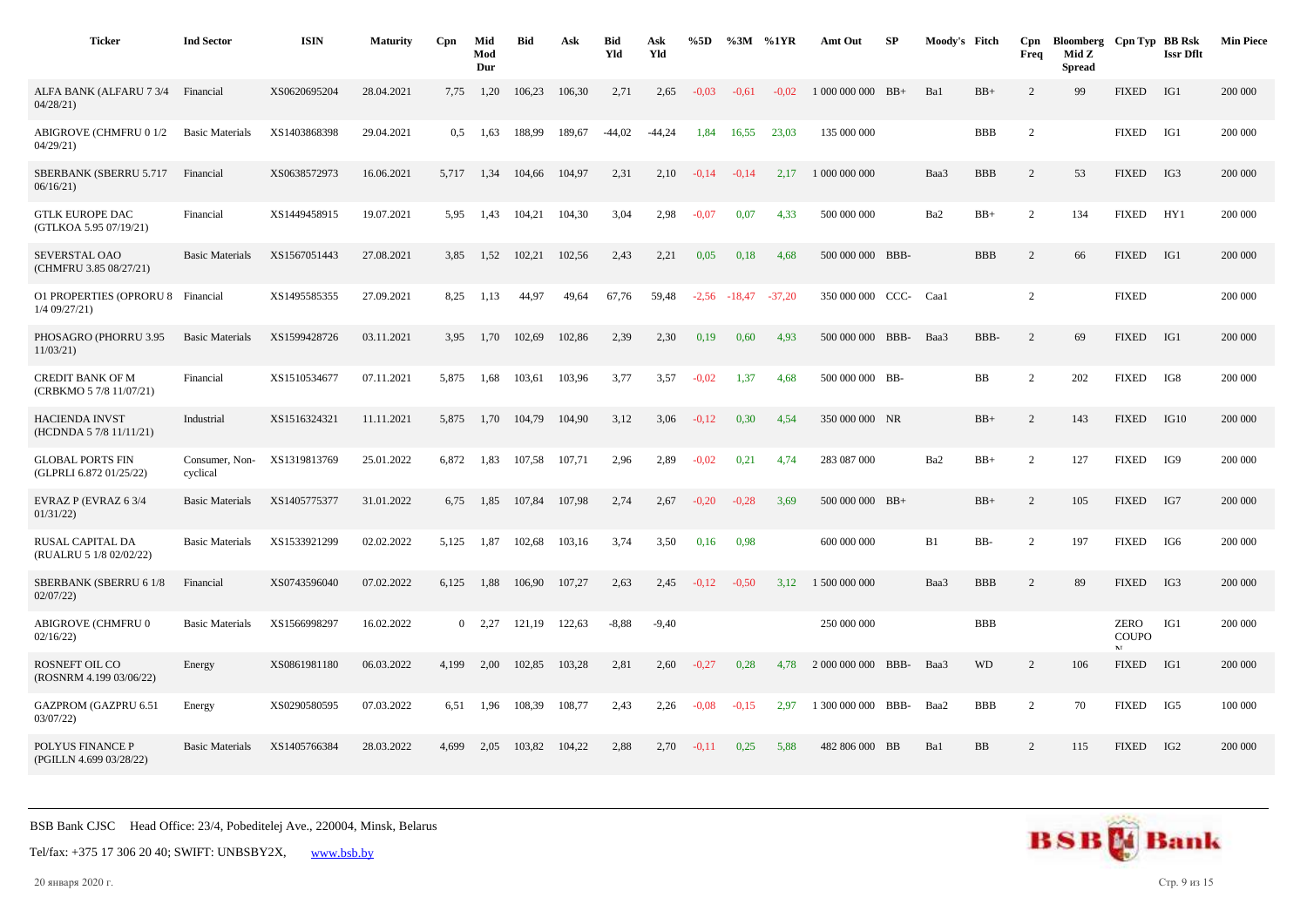| <b>Ticker</b>                                  | <b>Ind Sector</b>      | <b>ISIN</b>  | <b>Maturity</b> | Cpn   | Mid<br>Mod<br>Dur | <b>Bid</b> | Ask    | <b>Bid</b><br>Yld | Ask<br>Yld | %5D     | $\%3M$  | %1YR  | Amt Out            | SP         | Moody's Fitch |             | Cpn<br>Freq    | Bloomberg Cpn Typ BB Rsk<br>Mid Z<br><b>Spread</b> |              | <b>Issr Dflt</b> | <b>Min Piece</b> |
|------------------------------------------------|------------------------|--------------|-----------------|-------|-------------------|------------|--------|-------------------|------------|---------|---------|-------|--------------------|------------|---------------|-------------|----------------|----------------------------------------------------|--------------|------------------|------------------|
| RUSSIA-EUROBOND<br>(RUSSIA 4 1/2 04/04/22)     | Government             | XS0767472458 | 04.04.2022      | 4,5   | 2,07              | 104,95     | 105,37 | 2,18              | 1,99       | 0,13    | $-0.16$ | 2,80  | 2 000 000 000      | BBB-       | Baa3          | <b>BBB</b>  | $\overline{c}$ | 46                                                 | <b>FIXED</b> | IG10             | 200 000          |
| <b>RUSSIAN RAIL (RURAIL 5.7</b><br>04/05/22    | Industrial             | XS0764220017 | 05.04.2022      | 5,7   | 2,05              | 107,31     | 107,75 | 2,28              | 2,08       | $-0,10$ | 0,32    | 4,37  | 624 586 000        | BBB-       | Baa2          | <b>BBB</b>  | 2              | 53                                                 | <b>FIXED</b> | IG9              | 200 000          |
| <b>BORETS FIN (BORFIN 61/2)</b><br>04/07/22    | Energy                 | XS1596115409 | 07.04.2022      | 6.5   | 2.01              | 103,55     | 103,98 | 4,78              | 4,58       | $-0,36$ | 0,87    | 5.29  | 330 000 000 BB-    |            | Ba3           | BB-         | 2              | 304                                                | <b>FIXED</b> | HY3              | 200 000          |
| MMC NORILSK NICK<br>(GMKNRM 3.849 04/08/22)    | <b>Basic Materials</b> | XS1622146758 | 08.04.2022      | 3,849 | 2,09              | 102,13     | 102,57 | 2,84              | 2,64       | $-0.08$ | 0.31    | 5,56  | 500 000 000 BBB-   |            |               | BBB-<br>$*$ | 2              | 110                                                | <b>FIXED</b> | IG1              | 200 000          |
| KOKS OAO (IMHRUS 7 1/2<br>05/04/22             | <b>Basic Materials</b> | XS1600695974 | 04.05.2022      | 7,5   | 2,06              | 104,66     | 105,09 | 5,30              | 5,11       | 1,80    | 2,50    | 4,02  | 431 929 000 NR     |            | B2            | B           | $\overline{2}$ | 356                                                | <b>FIXED</b> |                  | 200 000          |
| LUKOIL INTL FIN (LUKOIL<br>6.65606/07/22       | Energy                 | XS0304274599 | 07.06.2022      | 6.656 | 2,20              | 109.77     | 110.15 | 2.40              | 2,24       | $-0.10$ | $-0,36$ | 3.03  | 500 000 000        | <b>BBB</b> | Baa2          | $BBB+$      | 2              | 68                                                 | <b>FIXED</b> | IG1              | 100 000          |
| VNESHECONOMBANK<br>(VEBBNK 6.025 07/05/22)     | Financial              | XS0800817073 | 05.07.2022      | 6,025 | 2,28              |            |        |                   |            |         |         | 5,70  | 1 000 000 000 BBB- |            |               | <b>BBB</b>  | 2              |                                                    | <b>FIXED</b> | IG10             | 200 000          |
| <b>GAZPROM (GAZPRU 4.95</b><br>07/19/22        | Energy                 | XS0805570354 | 19.07.2022      | 4.95  | 2,35              | 105.81     | 106,02 | 2,53              | 2,44       | $-0.05$ | 0,02    | 4.00  | 1 000 000 000 BBB- |            | Baa2          | <b>BBB</b>  | $\overline{2}$ | 85                                                 | <b>FIXED</b> | IG5              | 200 000          |
| <b>GAZPROM NEFT (SIBNEF 4</b><br>3/8 09/19/22) | Energy                 | XS0830192711 | 19.09.2022      | 4,375 | 2,47              | 104,06     | 104,45 | 2,78              | 2,63       | $-0,17$ | 0,37    | 4.89  | 1 500 000 000 BBB- |            | Baa2          | <b>BBB</b>  | 2              | 108                                                | <b>FIXED</b> | IG1              | 200 000          |
| MMC NORILSK NICK<br>(GMKNRM 6 5/8 10/14/22)    | <b>Basic Materials</b> | XS1298447019 | 14.10.2022      | 6,625 | 2,48              | 110,05     | 110,31 | 2,77              | 2,68       | $-0,19$ | 0,06    | 3,52  | 1 000 000 000 BBB- |            | Baa2          | BBB-<br>$*$ | 2              | 110                                                | <b>FIXED</b> | IG1              | 200 000          |
| SEVERSTAL OAO<br>(CHMFRU 5.9 10/17/22)         | <b>Basic Materials</b> | XS0841671000 | 17.10.2022      | 5.9   | 2,51              | 108,21     | 108,48 | 2,76              | 2,66       | $-0.10$ | 0.08    | 4,80  | 634 051 000 BBB-   |            | Baa2          | <b>BBB</b>  | 2              | 109                                                | <b>FIXED</b> | IG1              | 200 000          |
| VTB BANK (VTB 6.95<br>10/17/22                 | Financial              | XS0842078536 | 17.10.2022      | 6,95  | 2,47              | 108,88     | 109,09 | 3,52              | 3,44       | 0,17    | 2.32    | 8.19  | 1412 116 000 B-    |            | Ba2           | <b>WD</b>   | $\overline{c}$ | 185                                                | <b>FIXED</b> | IG9              | 200 000          |
| <b>SBERBANK (SBERRU 5 1/8</b><br>10/29/22      | Financial              | XS0848530977 | 29.10.2022      | 5,125 | 2,56              | 105,99     | 106,17 | 2,86              | 2,79       | $-0,19$ | 1,00    | 7,51  | 2 000 000 000      |            | Ba1           | BBB-        | 2              | 120                                                | <b>FIXED</b> | IG3              | 200 000          |
| PETROPAVLOVSK (POGLN<br>8 1/8 11/14/22)        | <b>Basic Materials</b> | XS1711554102 | 14.11.2022      | 8,125 | 2,27              | 104,71     | 105,39 | 6,11              | 5,83       | 0,41    | 5,22    | 24,81 | 500 000 000 B-     |            |               | $B-$        | $\overline{2}$ | 434                                                | <b>FIXED</b> | IG7              | 200 000          |
| NOVATEK OAO (NVTKRM<br>4.422 12/13/22)         | Energy                 | XS0864383723 | 13.12.2022      | 4,422 | 2,70              | 104,63     | 105,14 | 2,75              | 2,56       | $-0,13$ | 0,36    | 6,23  | 1 000 000 000 BBB  |            | Baa2          | <b>BBB</b>  | $\overline{2}$ | 103                                                | <b>FIXED</b> | IG1              | 200 000          |
| RUSAL CAPITAL DA<br>(RUALRU 4.85 02/01/23)     | <b>Basic Materials</b> | XS1759468967 | 01.02.2023      | 4.85  | 2,74              | 102,76     | 103,11 | 3,87              | 3,75       | 0,23    | 1,40    |       | 500 000 000        |            | B1            | BB-         | 2              | 219                                                | <b>FIXED</b> | IG6              | 200 000          |
| POLYUS FINANCE P<br>(PGILLN 5 1/4 02/07/23)    | <b>Basic Materials</b> | XS1533922933 | 07.02.2023      | 5,25  | 2,76              | 106,88     | 107,10 | 2,87              | 2,80       | $-0,17$ | 0,99    | 8,53  | 787 800 000 BB     |            | Ba1           | <b>BB</b>   | 2              | 121                                                | <b>FIXED</b> | IG <sub>2</sub>  | 200 000          |



20 января 2020 г. Стр. 10 из 15

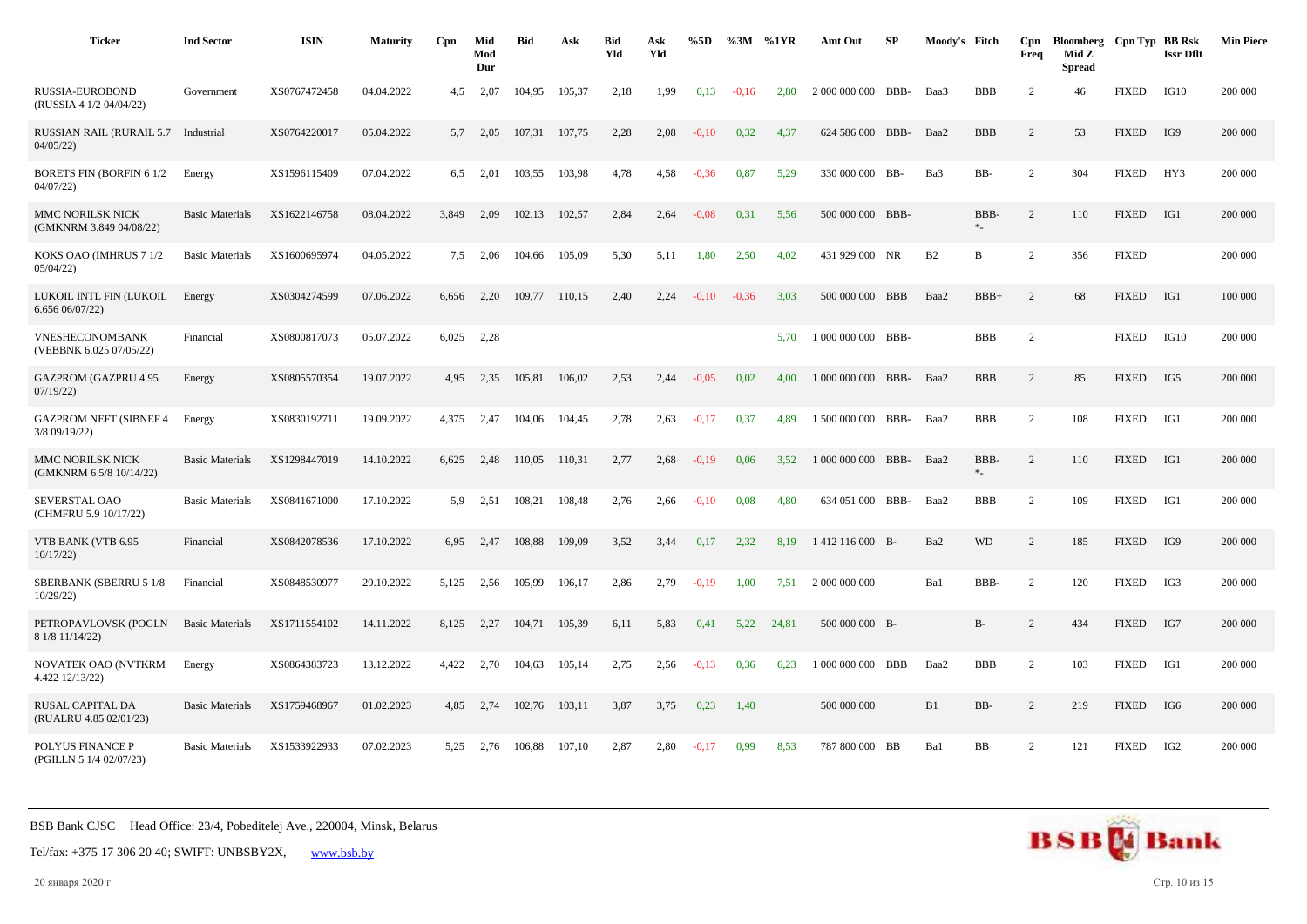| <b>Ticker</b>                                       | <b>Ind Sector</b>          | <b>ISIN</b>  | <b>Maturity</b> | Cpn   | Mid<br>Mod<br>Dur | <b>Bid</b> | Ask    | <b>Bid</b><br>Yld | Ask<br>Yld | %5D     |         | %3M %1YR | Amt Out            | SP | Moody's Fitch |                  | Cpn<br>Freq    | Bloomberg Cpn Typ BB Rsk<br>Mid Z<br><b>Spread</b> |              | <b>Issr Dflt</b> | <b>Min Piece</b> |
|-----------------------------------------------------|----------------------------|--------------|-----------------|-------|-------------------|------------|--------|-------------------|------------|---------|---------|----------|--------------------|----|---------------|------------------|----------------|----------------------------------------------------|--------------|------------------|------------------|
| <b>CREDIT BANK OF M</b><br>(CRBKMO 5.55 02/14/23)   | Financial                  | XS1759801720 | 14.02.2023      | 5,55  | 2,74              | 103,74     | 104.15 | 4,24              | 4,09       | 0.09    | 3,57    | 9,22     | 500 000 000 BB-    |    | Ba3           | BB               | 2              | 254                                                | <b>FIXED</b> | IG8              | 200 000          |
| <b>HACIENDA INVST</b><br>(HCDNDA 5.075 02/15/23)    | Industrial                 | XS1772800204 | 15.02.2023      | 5,075 | 2,78              | 104,80     | 105,57 | 3,41              | 3,15       | 0,26    | 1,10    | 8,25     | 300 000 000        |    | Ba1           | $BB+$            | 2              | 167                                                | <b>FIXED</b> | IG10             | 200 000          |
| EVRAZ P (EVRAZ 5 3/8<br>03/20/23                    | <b>Basic Materials</b>     | XS1533915721 | 20.03.2023      | 5,375 | 2,87              | 107,15     | 107,73 | 2,99              | 2,80       | $-0,22$ | 0.64    | 8,08     | 750 000 000 BB+    |    | Ba2           | $BB+$            | 2              | 127                                                | <b>FIXED</b> | IG7              | 200 000          |
| MMC NORILSK NICK<br>(GMKNRM 4.1 04/11/23)           | <b>Basic Materials</b>     | XS1589324075 | 11.04.2023      | 4,1   | 2,98              | 103,51     | 103,98 | 2,95              | 2,80       | $-0,07$ | 0,40    | 6,58     | 1 000 000 000 BBB- |    |               | BBB-<br>$\ast_-$ | $\overline{2}$ | 125                                                | <b>FIXED</b> | IG1              | 200 000          |
| LUKOIL INTL FIN (LUKOIL<br>4.563 04/24/23)          | Energy                     | XS0919504562 | 24.04.2023      | 4.563 | 3.00              | 105.96     | 106.40 | 2,64              | 2,50       | $-0.10$ | 0.67    | 6.14     | 1 500 000 000 BBB  |    | Baa2          | $BBB+$           | 2              | 95                                                 | <b>FIXED</b> | IG1              | 200 000          |
| PHOSAGRO (PHORRU 3.949<br>04/24/23                  | <b>Basic Materials</b>     | XS1752568144 | 24.04.2023      | 3.949 | 3,02              | 103,15     | 103,44 | 2,93              | 2,83       | 0,03    | 0.22    | 8.51     | 500 000 000 BBB-   |    | Baa3          | BBB-             | 2              | 126                                                | <b>FIXED</b> | IG1              | 200 000          |
| RUSAL CAPITAL DA<br>(RUALRU 5.3 05/03/23)           | <b>Basic Materials</b>     | XS1577964965 | 03.05.2023      | 5.3   | 2,97              | 103,87     | 104,63 | 4,03              | 3,79       | 0,23    | 1,33    |          | 500 000 000        |    | B1            | BB-              | 2              | 229                                                | <b>FIXED</b> | IG6              | 200 000          |
| <b>SBERBANK (SBERRU 5 1/4</b><br>05/23/23           | Financial                  | XS0935311240 | 23.05.2023      | 5,25  | 3,05              | 107,72     | 107,89 | 2,81              | 2,76       | 0,12    | 1,71    | 9,27     | 1 000 000 000      |    |               | BBB-             | $\overline{2}$ | 116                                                | <b>FIXED</b> | IG3              | 200 000          |
| <b>MOBILE TELESYS</b><br>(MOBTEL 5 05/30/23)        | Communications             | XS0921331509 | 30.05.2023      |       | 5 3,08            | 106,67     | 107,25 | 2,90              | 2,72       | $-0,14$ | 1,39    | 8,06     | 500 000 000 BB+    |    | Balu          | $BB+$            | 2              | 119                                                | <b>FIXED</b> | IG1              | 200 000          |
| OJSC NOVO (NLMKRU 4 1/2 Basic Materials<br>06/15/23 |                            | XS1405775617 | 15.06.2023      | 4.5   | 3,14              | 105,68     | 106,15 | 2,74              | 2,60       | $-0.11$ | 1,28    | 7.94     | 700 000 000 BBB-   |    | Baa2          | <b>BBB</b>       | $\overline{2}$ | 105                                                | <b>FIXED</b> | IG1              | 200 000          |
| <b>SCF CAPITAL LTD (SCFRU</b><br>5 3/8 06/16/23)    | Industrial                 | XS1433454243 | 16.06.2023      | 5.375 | 3,10              | 107,66     | 107.94 | 2,99              | 2,91       | 0,11    | 1,99    | 9.47     | 900 000 000 BB     |    | Ba2           | $BB+$            | 2              | 133                                                | <b>FIXED</b> | HY1              | 200 000          |
| RUSSIA-EUROBOND<br>(RUSSIA 4 7/8 09/16/23)          | Government                 | XS0971721450 | 16.09.2023      | 4,875 | 3,31              | 109,02     | 109,26 | 2,28              | 2,22       | 0,01    | $-0.06$ | 5,41     | 3 000 000 000 BBB- |    | Baa3          | <b>BBB</b>       | 2              | 64                                                 | <b>FIXED</b> | IG10             | 200 000          |
| <b>GLOBAL PORTS FIN</b><br>(GLPRLI 6 1/2 09/22/23)  | Consumer, Non-<br>cyclical | XS1405775450 | 22.09.2023      | 6,5   | 3,22              | 109,89     | 110,18 | 3,59              | 3,52       | $-0,22$ | 0,72    | 7,31     | 313 580 000        |    | Ba2           | $BB+$            | 2              | 194                                                | <b>FIXED</b> | IG9              | 200 000          |
| SIBUR SEC DAC (SIBUR 4<br>$1/8$ 10/05/23)           | Energy                     | XS1693971043 | 05.10.2023      | 4.125 | 3,39              | 104.41     | 104,80 | 2,86              | 2,75       | $-0,07$ | 0,90    | 9,03     | 307 977 000        |    | Baa3          | BBB-             | $\overline{c}$ | 119                                                | <b>FIXED</b> | HY1              | 200 000          |
| VNESHECONOMBANK<br>(VEBBNK 5.942 11/21/23)          | Financial                  | XS0993162683 | 21.11.2023      | 5,942 | 3,42              |            |        |                   |            |         | 1,28    | 9,46     | 1 150 000 000 BBB- |    |               | <b>BBB</b>       | 2              |                                                    | <b>FIXED</b> | IG10             | 200 000          |
| <b>GAZPROM NEFT (SIBNEF 6</b><br>11/27/23           | Energy                     | XS0997544860 | 27.11.2023      |       | 6 3,44            | 111,62     | 111,95 | 2,79              | 2,71       | $-0.05$ | 0.67    | 7,29     | 1 500 000 000 BBB- |    | Baa2          | <b>BBB</b>       | 2              | 113                                                | <b>FIXED</b> | IG1              | 200 000          |
| POLYUS FINANCE P<br>(PGILLN 4.7 01/29/24)           | <b>Basic Materials</b>     | XS1713474325 | 29.01.2024      | 4,7   | 3,59              | 106,37     | 106,97 | 3,01              | 2,85       | $-0,19$ | 1,74    | 11,77    | 470 134 000 BB     |    | Ba1           | BB               | 2              | 131                                                | <b>FIXED</b> | IG <sub>2</sub>  | 200 000          |



20 января 2020 г. Стр. 11 из 15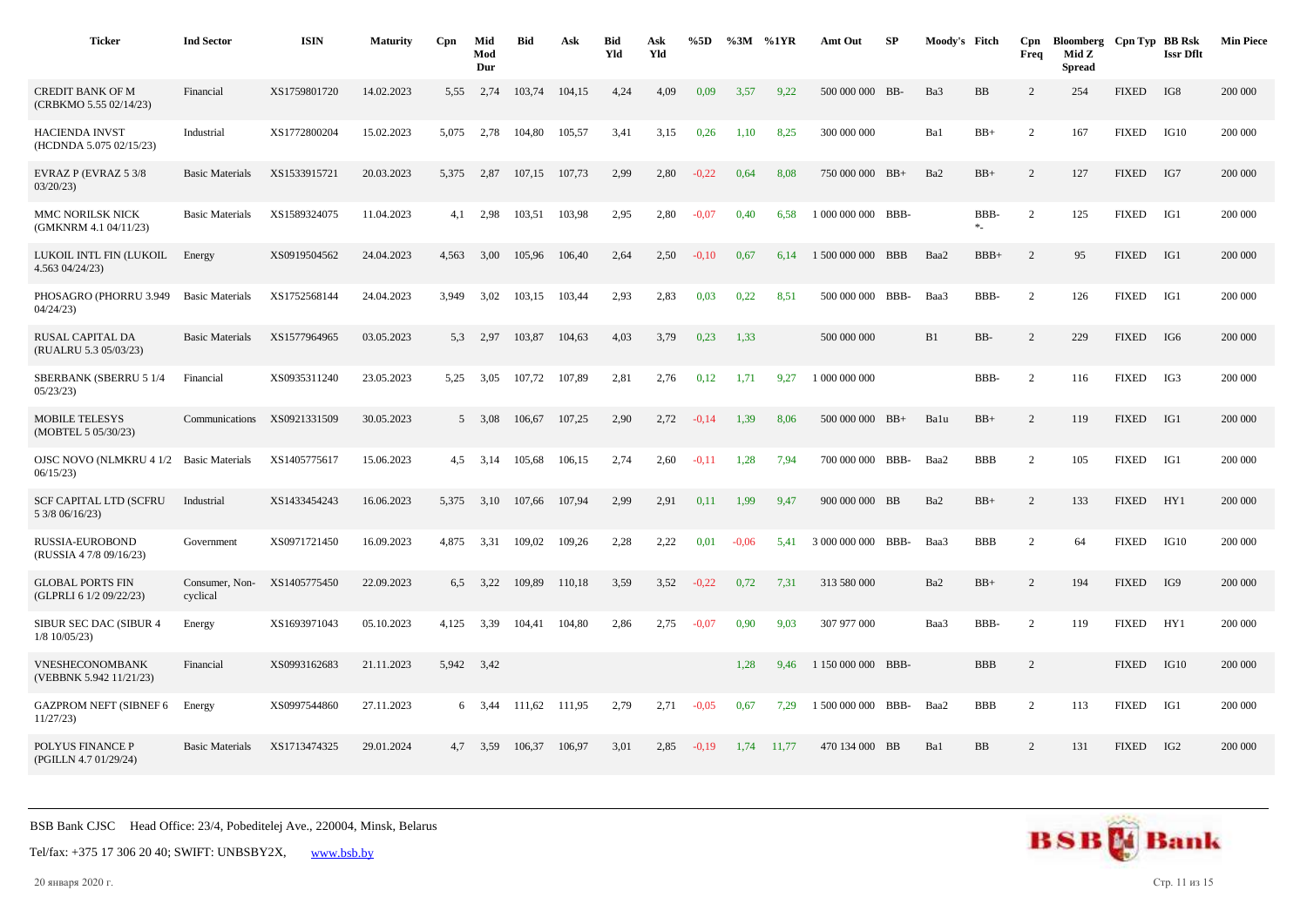| <b>Ticker</b>                                      | <b>Ind Sector</b>      | <b>ISIN</b>  | <b>Maturity</b> | Cpn   | Mid<br>Mod<br>Dur | <b>Bid</b>    | Ask    | <b>Bid</b><br>Yld | Ask<br>Yld | %5D     | %3M %1YR |         | Amt Out            | SP   | Moody's Fitch |            | Cpn<br>Freq    | Bloomberg Cpn Typ BB Rsk<br>Mid Z<br><b>Spread</b> |                  | <b>Issr Dflt</b> | <b>Min Piece</b> |
|----------------------------------------------------|------------------------|--------------|-----------------|-------|-------------------|---------------|--------|-------------------|------------|---------|----------|---------|--------------------|------|---------------|------------|----------------|----------------------------------------------------|------------------|------------------|------------------|
| <b>RUSSIAN RAIL (RURAIL 4</b><br>$3/8$ 03/01/24)   | Industrial             | XS1574068844 | 01.03.2024      | 4,375 | 3,71              | 106,28        | 106,58 | 2,75              | 2,67       | 0,03    | 1,15     | 8,13    | 319 759 000        |      | Baa2          | <b>BBB</b> | $\overline{2}$ | 109                                                | <b>FIXED</b>     | IG9              | 200 000          |
| EVRAZ P (EVRAZ 5 1/4<br>04/02/24                   | <b>Basic Materials</b> | XS1843443273 | 02.04.2024      | 5,25  | 3,73              | 108,46        | 108,66 | 3,08              | 3,03       | $-0,15$ | 1,93     |         | 700 000 000 BB+    |      | Ba2           | $BB+$      | 2              | 144                                                | <b>FIXED</b>     | IG7              | 200 000          |
| <b>ALROSA FINANCE S</b><br>(ALRSRU 4.65 04/09/24)  | <b>Basic Materials</b> | XS1843441731 | 09.04.2024      | 4.65  | 3,58              | 106,61        | 107,03 | 2,87              | 2,77       | $-0.45$ | 1,92     |         | 500 000 000 BBB-   |      |               | BBB-       | 2              | 120                                                | <b>FIXED</b>     | IG1              | 200 000          |
| <b>METALLOINVEST (METINR</b><br>4.85 05/02/24)     | <b>Basic Materials</b> | XS1603335610 | 02.05.2024      | 4,85  | 3,84              | 107,44        | 107,75 | 2,98              | 2,91       | 0,06    | 1,24     | 11,47   | 800 000 000 BB+    |      | Ba1           | $BB+$      | $\overline{2}$ | 132                                                | <b>FIXED</b>     | IG6              | 200 000          |
| <b>GTLK EUROPE DAC</b><br>(GTLKOA 5 1/8 05/31/24)  | Financial              | XS1577961516 | 31.05.2024      | 5.125 | 3,87              | 105.09        | 105,62 | 3,84              | 3,72       | 0,15    | 1,32     | 12,24   | 500 000 000        |      | Ba2           | $BB+$      | $\overline{2}$ | 215                                                | <b>FIXED</b>     | HY1              | 200 000          |
| MMK INTL CAPITAL<br>(MAGNRM 4 3/8 06/13/24)        | <b>Basic Materials</b> | XS1843434959 | 13.06.2024      | 4,375 | 3,98              | 105,74        | 106,28 | 2,97              | 2,84       | 0,07    | 1,13     |         | 500 000 000        |      | Baa2          | <b>BBB</b> | 2              | 129                                                | <b>FIXED</b>     | IG1              | 200 000          |
| <b>CREDIT BANK OF M</b><br>(CRBKMO 7.121 06/25/24) | Financial              | XS1964558339 | 25.06.2024      | 7,121 | 3,80              | 110.24        | 110.52 | 4,54              | 4,47       | 0,34    | 4.40     |         | 500 000 000 BB-    |      |               | BB         | $\overline{2}$ | 288                                                | <b>FIXED</b>     | IG8              | 200 000          |
| <b>OJSC NOVO (NLMKRU 4</b><br>09/21/24             | <b>Basic Materials</b> | XS1577953174 | 21.09.2024      |       | 4, 4, 20          | 104,94        | 105,63 | 2,86              | 2,71       | 0,44    | 1,90     | 11,72   | 500 000 000 BBB-   |      |               | <b>BBB</b> | $\overline{c}$ | 116                                                | <b>FIXED</b>     | IG1              | 200 000          |
| ALFA BANK (ALFARU 9 1/2<br>02/18/25                | Financial              | XS1135611652 | 18.02.2025      | 9,5   | 0,07              | 101,22        | 101,44 | $-6,95$           | $-9,95$    | $-0.08$ | $-1,21$  | $-1,62$ | 250 000 000        |      | B1u           | BB         | $\overline{c}$ | $-1020$                                            | VARIAB IG1<br>LE |                  | 200 000          |
| <b>GTLK EU CAPITAL</b><br>(GTLKOA 5.95 04/17/25)   | Financial              | XS1713473608 | 17.04.2025      | 5,95  | 4,46              | 108,89        | 109,42 | 4,05              | 3,94       | $-0.04$ | 2,81     |         | 500 000 000        |      | Ba2           | $BB+$      | $\overline{2}$ | 235                                                | <b>FIXED</b>     |                  | 200 000          |
| VNESHECONOMBANK<br>(VEBBNK 6.8 11/22/25)           | Financial              | XS0559915961 | 22.11.2025      | 6,8   | 4,89              |               |        |                   |            |         |          |         | 1 000 000 000 BBB- |      |               | <b>BBB</b> | $\overline{2}$ |                                                    | <b>FIXED</b>     | IG10             | 100 000          |
| <b>GAZPROM (GAZPRU 5.15</b><br>02/11/26            | Energy                 | XS1951084471 | 11.02.2026      | 5.15  | 5,14              | 111.70        | 112.09 | 3,02              | 2,95       | $-0.03$ | 2,84     |         | 1 250 000 000      | BBB- | Baa2          | <b>BBB</b> | $\overline{c}$ | 133                                                | <b>FIXED</b>     | IG5              | 200 000          |
| RUSSIA-EUROBOND<br>(RUSSIA 4 3/4 05/27/26)         | Government             | RU000A0JWHA4 | 27.05.2026      | 4,75  | 5,50              | 111,58        | 112,12 | 2,75              | 2,66       | 0,33    | 2,37     | 10,30   | 3 000 000 000      |      |               | <b>BBB</b> | $\overline{2}$ | 105                                                | <b>FIXED</b>     | IG10             | 200 000          |
| <b>OJSC NOVO (NLMKRU 4.7</b><br>05/30/26           | <b>Basic Materials</b> | XS1843435337 | 30.05.2026      | 4.7   | 5,49              | 108,92        | 109,57 | 3,14              | 3,03       | $-0,10$ | 2,23     |         | 500 000 000        |      | Baa2          | <b>BBB</b> | 2              | 142                                                | <b>FIXED</b>     | IG1              | 200 000          |
| LUKOIL INTL FIN (LUKOIL<br>4 3/4 11/02/26)         | Energy                 | XS1514045886 | 02.11.2026      | 4,75  | 5,79              | 111,16 111,53 |        | 2,92              | 2,86       | 0,23    | 1,78     | 12,32   | 1 000 000 000 BBB  |      |               | $BBB+$     | $\overline{2}$ | 121                                                | <b>FIXED</b>     | IG1              | 200 000          |
| <b>GAZPROM (GAZPRU 4.95</b><br>03/23/27            | Energy                 | XS1585190389 | 23.03.2027      | 4.95  | 6.01              | 111.96        | 112.36 | 3.08              | 3,02       | 0,11    | 4.12     | 14.73   | 750 000 000 BBB-   |      | Baa2          | <b>BBB</b> | 2              | 136                                                | <b>FIXED</b>     | IG5              | 200 000          |
| RUSSIA-EUROBOND<br>(RUSSIA 4 1/4 06/23/27)         | Government             | RU000A0JXTS9 | 23.06.2027      | 4.25  | 6,38              | 109,38        | 109,80 | 2,84              | 2,78       | 0,17    | 2,93     | 12,65   | 2 404 600 000      |      |               | <b>BBB</b> | $\overline{2}$ | 112                                                | <b>FIXED</b>     | IG10             | 200 000          |

Tel/fax: +375 17 306 20 40; SWIFT: UNBSBY2X, [www.bsb.by](https://www.bsb.by/)

20 января 2020 г. Стр. 12 из 15

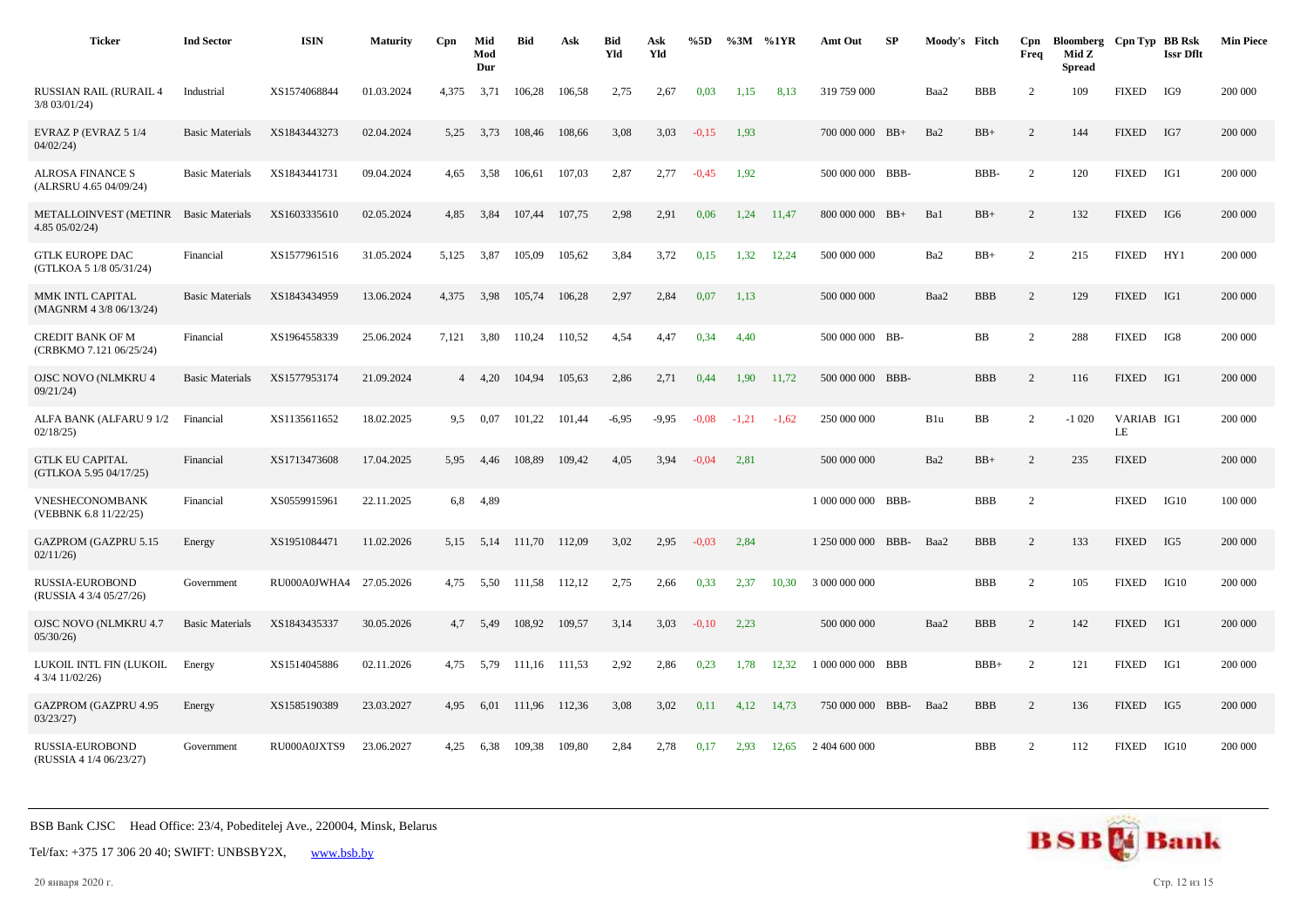| <b>Ticker</b>                                        | <b>Ind Sector</b>          | <b>ISIN</b>             | <b>Maturity</b> | Cpn   | Mid<br>Mod<br>Dur | <b>Bid</b> | Ask    | <b>Bid</b><br>Yld | Ask<br>Yld | %5D     |         | $\%3M$ %1YR | Amt Out            | SP     | Moody's Fitch |            | Cpn<br>Freq    | Bloomberg Cpn Typ BB Rsk<br>Mid Z<br><b>Spread</b> |                           | <b>Issr Dflt</b> | <b>Min Piece</b> |
|------------------------------------------------------|----------------------------|-------------------------|-----------------|-------|-------------------|------------|--------|-------------------|------------|---------|---------|-------------|--------------------|--------|---------------|------------|----------------|----------------------------------------------------|---------------------------|------------------|------------------|
| <b>CREDIT BANK OF M</b><br>(CRBKMO 7 1/2 10/05/27)   | Financial                  | XS1589106910            | 05.10.2027      | 7,5   | 2,35              | 99,15      | 100.02 | 7,85              | 7,48       | 0,66    | 7,23    |             | 440 000 000        |        |               | $B+$       | 2              | 602                                                | VARIAB IG8<br>LE          |                  | 200 000          |
| GAZPROM (GAZPRU 4.95<br>02/06/28                     | Energy                     | XS0885736925            | 06.02.2028      | 4,95  | 6,58              | 112,00     | 112,61 | 3,24              | 3,16       | 0,07    | 3,44    | 15,05       | 900 000 000 BBB-   |        | Baa2          | <b>BBB</b> | 2              | 149                                                | <b>FIXED</b>              | IG5              | 200 000          |
| RUSSIA-EUROBOND<br>(RUSSIA 12 3/4 06/24/28)          | Government                 | XS0088543193            | 24.06.2028      | 12,75 | 6,04              | 172,17     | 172,86 | 2,99              | 2,93       | $-0,14$ | 1,69    | 7,69        | 2 499 850 000 BBB- |        | Baa3          | <b>BBB</b> | 2              | 126                                                | <b>FIXED</b>              | IG10             | 10 000           |
| RUSSIA-EUROBOND<br>(RUSSIA 4 3/8 03/21/29)           | Government                 | RU000A0ZYYN4 21.03.2029 |                 | 4,375 | 7,53              | 111,21     | 111,67 | 2,97              | 2,91       | 0,27    | 3,90    | 14,52       | 3 000 000 000      |        |               | <b>BBB</b> | 2              | 121                                                | <b>FIXED</b>              | IG10             | 200 000          |
| RUSSIA-EUROBOND<br>(RUSSIA 7 1/2 03/31/30)           | Government                 | XS0114288789            | 31.03.2030      | 7,5   | 2,74              | 113,90     | 114,34 | 2,54              | 2,40       | 0,76    | 0,11    | 3,60        | 2 955 997 769 BBB- |        | Baa3          | <b>BBB</b> | $\overline{c}$ | 94                                                 | <b>STEP</b><br><b>CPN</b> | IG10             | 1                |
| <b>GAZPROM (GAZPRU 8 5/8</b><br>04/28/34             | Energy                     | XS0191754729            | 28.04.2034      | 8,625 | 9,31              | 151,47     | 152,48 | 3,89              | 3,82       | 0,16    | 7,07    | 20,11       | 1 200 000 000 BBB- |        | Baa2          | <b>BBB</b> | 2              | 201                                                | <b>FIXED</b>              | IG5              | 10 000           |
| <b>RUSSIA-EUROBOND</b><br>(RUSSIA 5.1 03/28/35)      | Government                 | RU000A1006S9            | 28.03.2035      |       | 5,1 10,86         | 119,84     | 120,31 | 3,41              | 3,38       | 0,68    | 6,11    |             | 4 000 000 000      |        |               | <b>BBB</b> | 2              | 154                                                | <b>FIXED</b>              | IG10             | 200 000          |
| VTB BANK (VTB 6 1/4<br>06/30/35                      | Financial                  | XS0223715920            | 30.06.2035      | 6,25  | 9,89              | 102,88     | 103,77 | 5,96              | 5,88       | 0,10    | 0.58    | 0,22        | 22 513 000 BBB-    |        | Baa3          | <b>WD</b>  | $\overline{c}$ |                                                    | <b>FIXED</b>              | IG9              | 100 000          |
| <b>GAZPROM (GAZPRU 7.288</b><br>08/16/37)            | Energy                     | XS0316524130            | 16.08.2037      | 7,288 | 10,95             | 141,61     | 142,58 | 3,97              | 3,91       | 0,32    | 6,87    | 23.09       | 1 250 000 000 BBB- |        | Baa2          | <b>BBB</b> | 2              | 207                                                | <b>FIXED</b>              | IG5              | 100 000          |
| RUSSIA-EUROBOND<br>(RUSSIA 5 5/8 04/04/42)           | Government                 | XS0767473852            | 04.04.2042      | 5,625 | 13,71             | 129,79     | 130,40 | 3,65              | 3,62       | 0,65    | 5.54    | 23.13       | 3 000 000 000 BBB- |        | Baa3          | <b>BBB</b> | 2              | 172                                                | <b>FIXED</b>              | IG10             | 200 000          |
| RUSSIA-EUROBOND<br>(RUSSIA 5 7/8 09/16/43)           | Government                 | XS0971721963            | 16.09.2043      |       | 5,875 14,07       | 133,83     | 134,44 | 3,71              | 3,68       | 0,66    | 5,42    | 22,32       | 1 500 000 000 BBB- |        | Baa3          | <b>BBB</b> | 2              | 178                                                | <b>FIXED</b>              | IG10             | 200 000          |
| RUSSIA-EUROBOND<br>(RUSSIA 5 1/4 06/23/47)           | Government                 | RU000A0JXU14            | 23.06.2047      |       | 5,25 15,88        | 125,85     | 126,37 | 3,74              | 3,71       | 1,43    | 5,96    | 29,45       | 7 000 000 000      |        |               | <b>BBB</b> | 2              | 179                                                | <b>FIXED</b>              | IG10             | 200 000          |
| <b>Slovak Republic</b>                               |                            |                         |                 |       |                   |            |        |                   |            |         |         |             |                    |        |               |            |                |                                                    |                           |                  |                  |
| <b>SLOVAK REPUBLIC</b><br>(SLOVAK 4 3/8 05/21/22)    | Government                 | XS0782720402            | 21.05.2022      | 4,375 | 2,21              | 105,41     | 106,20 | 1,99              | 1,65       | 0,13    | $-0.06$ | 1,73        | $1500000000 A+$    |        | A2            | $A+$       | 2              | 19                                                 | <b>FIXED</b>              | IG7              | 200 000          |
| <b>Ukraine</b>                                       |                            |                         |                 |       |                   |            |        |                   |            |         |         |             |                    |        |               |            |                |                                                    |                           |                  |                  |
| MHP SA (MHPSA 8 1/4<br>04/02/20                      | Consumer, Non-<br>cyclical | <b>USL6366MAC75</b>     | 02.04.2020      | 8,25  |                   |            |        |                   |            |         |         |             |                    | $0$ NR |               | $B+$       | $\overline{c}$ |                                                    | <b>FIXED</b>              | IG8              | 200 000          |
| UKRAINE GOVT (UKRAIN 7<br>$3/4$ 09/01/20)            | Government                 | XS1303918939            | 01.09.2020      | 7,75  | 0.58              | 102.82     | 103,28 | 3,03              | 2,28       | 0,02    | 0,87    | 4.94        | 1 364 685 000 B    |        | Caa1          | B          | 2              | 88                                                 | <b>FIXED</b>              | DS3              | 100 000          |
| UKRAINE GOVT (UKRAIN 7 Government<br>$3/4$ 09/01/21) |                            | XS1303920083            | 01.09.2021      | 7,75  | 1,48              | 106,77     | 107,27 | 3,39              | 3,08       | 0,19    | 2,57    | 10,31       | 1 409 282 000 B    |        | Caal          | B          | 2              | 158                                                | <b>FIXED</b>              | DS3              | 100 000          |

Tel/fax: +375 17 306 20 40; SWIFT: UNBSBY2X, [www.bsb.by](https://www.bsb.by/)

20 января 2020 г. Стр. 13 из 15

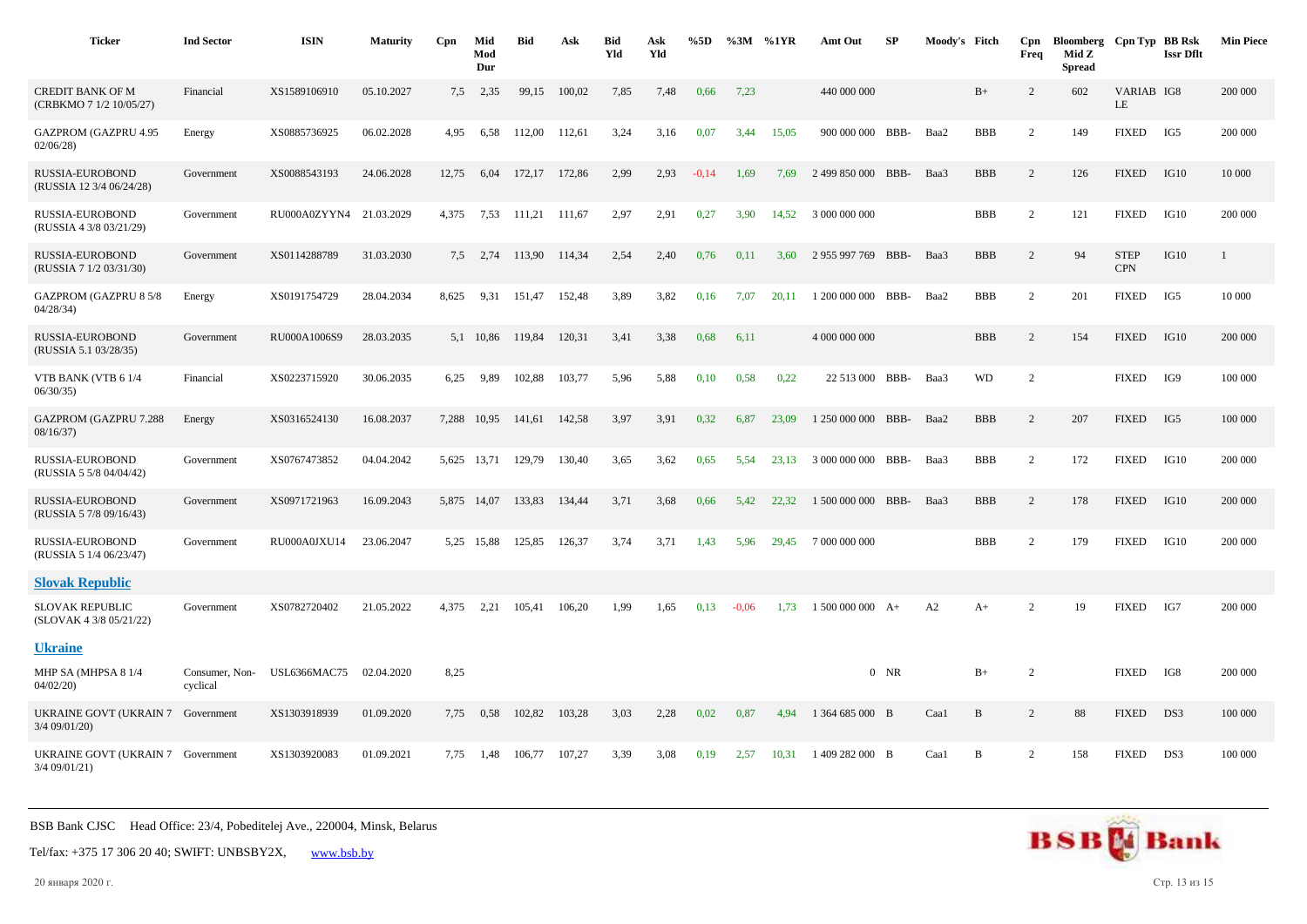| <b>Ticker</b>                                           | <b>Ind Sector</b>          | <b>ISIN</b>  | <b>Maturity</b> | Cpn     | Mid<br>Mod<br>Dur | Bid    | Ask    | <b>Bid</b><br>Yld | Ask<br>Yld | %5D     |      | $\%3M$ %1YR | Amt Out         | <b>SP</b> | Moody's Fitch |                 | Cpn<br>Freq    | Bloomberg Cpn Typ BB Rsk<br>Mid Z<br><b>Spread</b> |                           | <b>Issr Dflt</b> | <b>Min Piece</b> |
|---------------------------------------------------------|----------------------------|--------------|-----------------|---------|-------------------|--------|--------|-------------------|------------|---------|------|-------------|-----------------|-----------|---------------|-----------------|----------------|----------------------------------------------------|---------------------------|------------------|------------------|
| <b>UKRAINE RAIL (RAILUA 9</b><br>$7/8$ 09/15/21)        | Industrial                 | XS1374118658 | 15.09.2021      | 9,875   | 0,84              | 105,45 | 105,73 | 3,60              | 3,29       | $-0,11$ | 1,92 | 7,56        | 200 000 000 B-  |           |               | B               | 2              | 175                                                | <b>FIXED</b>              | IG10             | 200 000          |
| METINVEST BV (METINV 7<br>$1/2$ $12/31/21$ )            | <b>Basic Materials</b>     | XS1571247490 | 31.12.2021      | 7,5     | 0,03              | 100,13 | 101,51 | 3,26              | $-40,98$   | 0,04    | 0,26 | 3,80        | 115 309 029 B   |           |               | BB-             | 2              | $-2017$                                            | <b>FIXED</b>              | HY <sub>1</sub>  | 1 0 0 0          |
| <b>METINVEST BV (METINV 7</b><br>$1/2$ $12/31/21$       | <b>Basic Materials</b>     | XS1571247656 | 31.12.2021      | 7.5     | 0,03              | 100,37 | 101,87 |                   |            | 0,37    | 0,86 | 3,72        | 115 309 029 B   |           |               | BB-             | $\overline{2}$ |                                                    | <b>FIXED</b>              | HY1              | 1 000            |
| KERNEL HOLDING (KERPW Consumer, Non-<br>8 3/4 01/31/22) | cyclical                   | XS1533923238 | 31.01.2022      | 8,75    | 1,80              | 108,72 | 108,89 | 4,21              | 4,12       | 0,04    | 2,62 | 12,85       | 500 000 000 B   |           |               | BB-             | 2              | 251                                                | <b>FIXED</b>              | IG4              | 200 000          |
| UKREXIMBANK (EXIMUK 9 Government<br>5/8 04/27/22)       |                            | XS1261825977 | 27.04.2022      | 9,625   | 1,17              | 106,18 | 106,90 |                   |            | 0,27    | 2,04 | 7,41        | 312 500 000     |           | Caal          | $\, {\bf B}$    | 2              |                                                    | <b>FIXED</b>              | DS3              | 150 000          |
| UKRAINE GOVT (UKRAIN 7 Government<br>3/4 09/01/22)      |                            | XS1303921214 | 01.09.2022      | 7,75    | 2,31              | 109,14 | 109,64 | 4,02              | 3,83       | 0,44    | 3,37 | 14,92       | 1 383 692 000 B |           | Caa1          | $\mathbf B$     | 2              | 231                                                | <b>FIXED</b>              | DS3              | 100 000          |
| CITY OF KYIV (CITKIE 7 1/2 Government<br>12/15/22       |                            | XS1743762558 | 15.12.2022      | 7,5     | 1,94              | 101,29 | 101,79 | 6,84              | 6,58       | 0,54    | 5,51 | 7,93        | 115 072 000     |           |               | $\, {\bf B}$    | 2              |                                                    | <b>FIXED</b>              | DS3              | 100 000          |
| UKREXIMBANK (EXIMUK<br>Float 02/09/23)                  | Government                 | XS1261825894 | 09.02.2023      | 9,04763 | 0,05              | 100,15 | 101,35 | 8,67              | 7,25       | 0,27    | 0,95 | 7,42        | 125 000 000     |           | Caa2          | CCC<br>$\ast_+$ | 2              |                                                    | FLOATI DS3<br>NG          |                  | 150 000          |
| ST SAVINGS BK UA<br>(OSCHAD 9 3/8 03/10/23)             | Financial                  | XS1273033719 | 10.03.2023      | 9,375   | 1,47              | 106,27 | 106,50 | 5,25              | 5,11       | 0,42    | 1,79 | 7,23        | 245 000 000     |           | Caal          | B               | 2              | 352                                                | <b>STEP</b><br><b>CPN</b> |                  | 200 000          |
| METINVEST BV (METINV 7<br>3/4 04/23/23)                 | <b>Basic Materials</b>     | XS1806400534 | 23.04.2023      | 7,75    | 2,60              | 106,75 | 107,22 | 5,29              | 5,12       | 0,38    | 1,08 | 14,78       | 504 515 000 B   |           |               | BB-             | 2              | 359                                                | <b>FIXED</b>              | HY1              | 200 000          |
| UKRAINE GOVT (UKRAIN 7 Government<br>3/4 09/01/23)      |                            | XS1303921487 | 01.09.2023      | 7,75    | 3,09              | 111,13 | 111,63 | 4,38              | 4,24       | 0,62    | 4,85 | 18,93       | 1 355 231 000 B |           | Caa1          | B               | $\overline{2}$ | 269                                                | <b>FIXED</b>              | DS3              | 100 000          |
| <b>UKRAINE GOVT (UKRAIN</b><br>8.994 02/01/24)          | Government                 | XS1902171591 | 01.02.2024      | 8.994   | 3,31              | 115,19 | 115,86 | 4,80              | 4,63       | 0,95    | 4,52 | 19,25       | 750 000 000 B   |           |               | B               | $\overline{2}$ | 310                                                | <b>FIXED</b>              | DS3              | 200 000          |
| MHP SA (MHPSA 7 3/4<br>05/10/24                         | Consumer, Non-<br>cyclical | XS1577965004 | 10.05.2024      | 7,75    | 3,62              | 109,26 | 109,64 | 5,31              | 5,22       | 0,15    | 3,21 | 16,88       | 500 000 000 B   |           |               | $B+$            | 2              | 364                                                | <b>FIXED</b>              | IG8              | 200 000          |
| <b>UKRAINE RAIL (RAILUA 8</b><br>1/4 07/09/24)          | Industrial                 | XS1843433472 | 09.07.2024      | 8,25    | 3,74              | 109,14 | 109,61 | 5,89              | 5,78       | 1,00    | 4,66 |             | 594 902 000     |           |               | B               | $\overline{2}$ | 420                                                | <b>FIXED</b>              | IG10             | 200 000          |
| UKRAINE GOVT (UKRAIN 7 Government<br>$3/4$ 09/01/24)    |                            | XS1303925041 | 01.09.2024      | 7,75    | 3,81              | 112,32 | 112,96 | 4,74              | 4,60       | 0,97    | 5,76 | 22,81       | 1 339 057 000 B |           | Caa1          | B               | 2              | 304                                                | <b>FIXED</b>              | DS3              | 100 000          |
| UKREXIMBANK (EXIMUK 9 Government<br>3/4 01/22/25)       |                            | XS1261825621 | 22.01.2025      | 9,75    | 1,92              | 108,23 | 109,12 |                   |            | 0,38    | 2,08 | 13,97       | 600 000 000     |           | Caal          | B               | $\overline{2}$ |                                                    | <b>FIXED</b>              | DS3              | 200 000          |
| ST SAVINGS BK UA<br>(OSCHAD 9 5/8 03/20/25)             | Financial                  | XS1273034444 | 20.03.2025      | 9,625   | 1,38              | 106,31 | 106,53 | 5,09              | 4,95       | 0,79    | 1,47 | 11,14       | 500 000 000     |           | Caa1          | B               | 2              | 337                                                | <b>STEP</b><br><b>CPN</b> |                  | 200 000          |



20 января 2020 г. Стр. 14 из 15